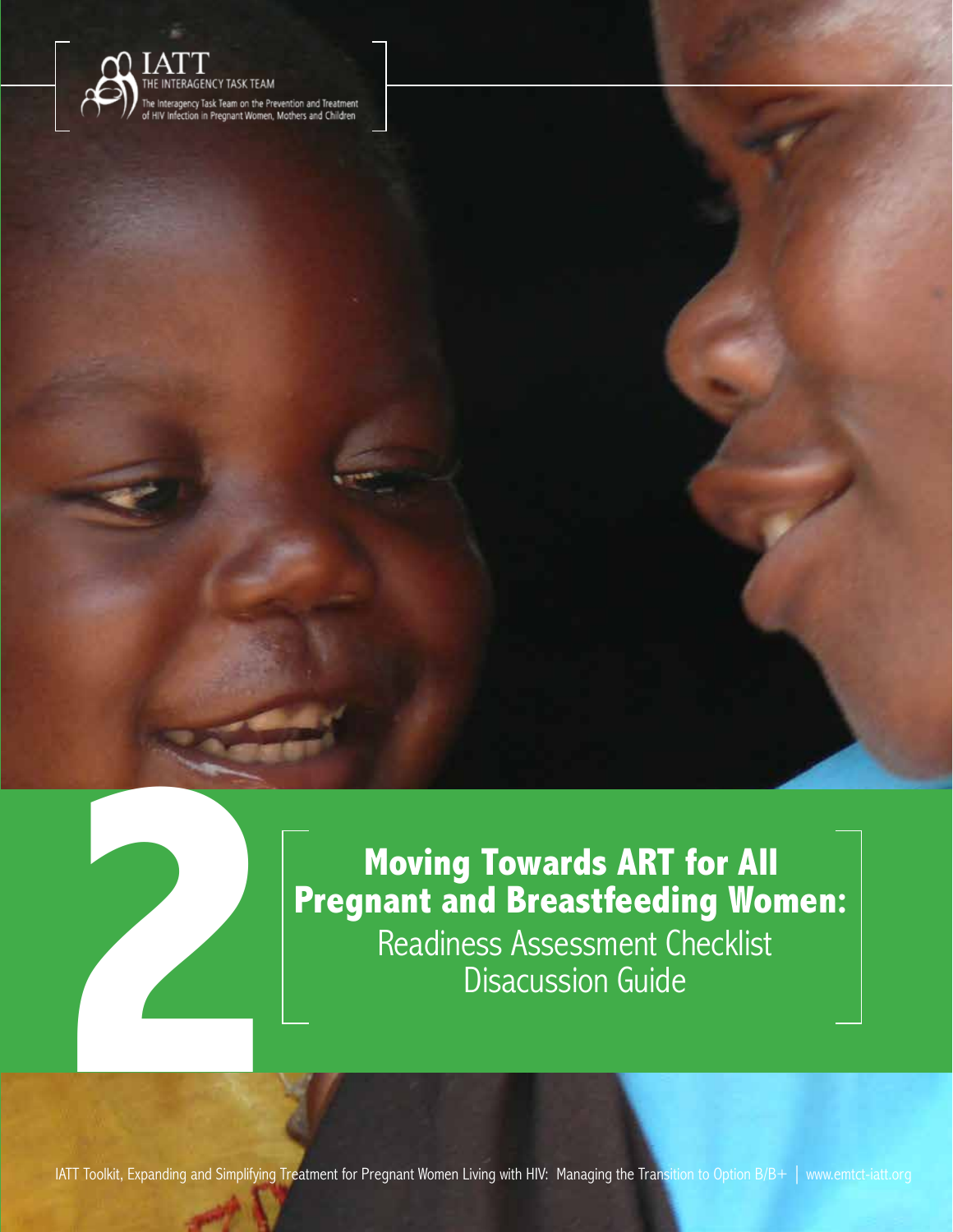#### **2.1 Background Information**

The Readiness Assessment Check List is designed to assist countries in planning for implementation of 2013 Consolidated guidelines on the use of antiretroviral drugs for treating and preventing HIV infection (http://www.who.int/hiv/pub/guidelines/arv2013/ en/). In order to ensure that all critical program components are addressed, it highlights 16 topic areas with prioritized tasks.

#### The following topics are covered:

- **1. Political Commitment and Policy Endorsement**
- **2. Financial Considerations**
- **3. Service Delivery Model**
- **4. Human Resource Capacity**
- **5. ART Regimen Choice**
- **6. Supply Chain Management**
- **7. Monitoring, Evaluation and Data Use**
- **8. Site Supervision and Quality Management**
- **9. HIV Testing and Counseling in PMTCT settings**
- **10.Counseling on ART Initiation and Adherence**
- **11.Laboratory and Clinical Monitoring**
- **12.HIV-Exposed Infant Diagnosis & Pediatric Treatment**
- **13.Retention in Care and Treatment**
- **14.Family Planning**
- **15.Community Involvement**
- **16.Roll-Out Strategy**

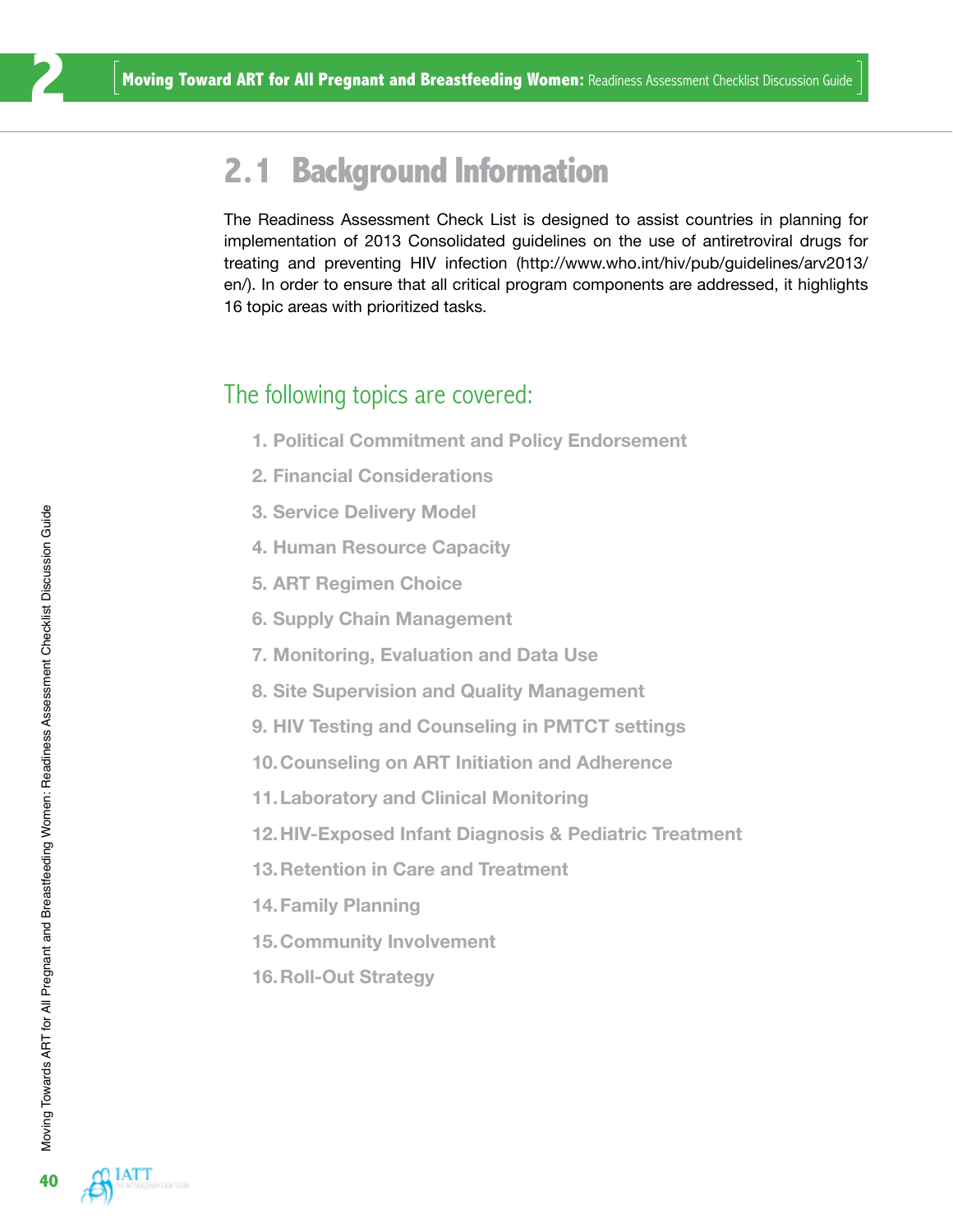

#### Recommended timing of tasks

The timing of each task is recommended as either before implementation (yellow), early in implementation (green), or during implementation (blue). Space is provided for assessing how far along the program is in completing the specified task. An example follows:

| <b>ART REGIMEN CHOICE</b>                                              | <b>COMPLETED</b> | <b>IN PROCESS</b> | <b>NOT YET STARTED</b> |
|------------------------------------------------------------------------|------------------|-------------------|------------------------|
| Simplification & harmonisation of PMTCT and adult treatment regimens   |                  |                   |                        |
| Plan for alternate regimen for pregnant women not tolerant of 1st line |                  |                   |                        |
| Optimisation of 1st line regimen for infants                           |                  |                   |                        |
| Establishment of pharmacovigilance system, where appropriate           |                  |                   |                        |

#### Supplementary discussion guide

The discussion guide is designed as a supplement to the Readiness Assessment Check List. Following the same format as the Check List, it provides standards and additional questions for consideration to guide discussion in each topic area. The relevant section of the Readiness Assessment Check list is included at the bottom of each section of the discussion guide.

#### For further information

The Readiness Assessment Check List and Discussion Guide are planning tools and do not address every aspect of PMTCT and ART programs. Rather, they are meant to highlight items in the context of a transition to providing ART for all pregnant and breastfeeding women that may not have been considered previously, and are essential for program strengthening. Further information and considerations for topics such as Financial Considerations, Service Delivery Model, Human Resource Capacity, Supply Chain Management, Lab and Clinical Monitoring, HIV-exposed Infant Diagnosis and Pediatric Treatment, and Community Involvement may be found in other tools in this toolkit.

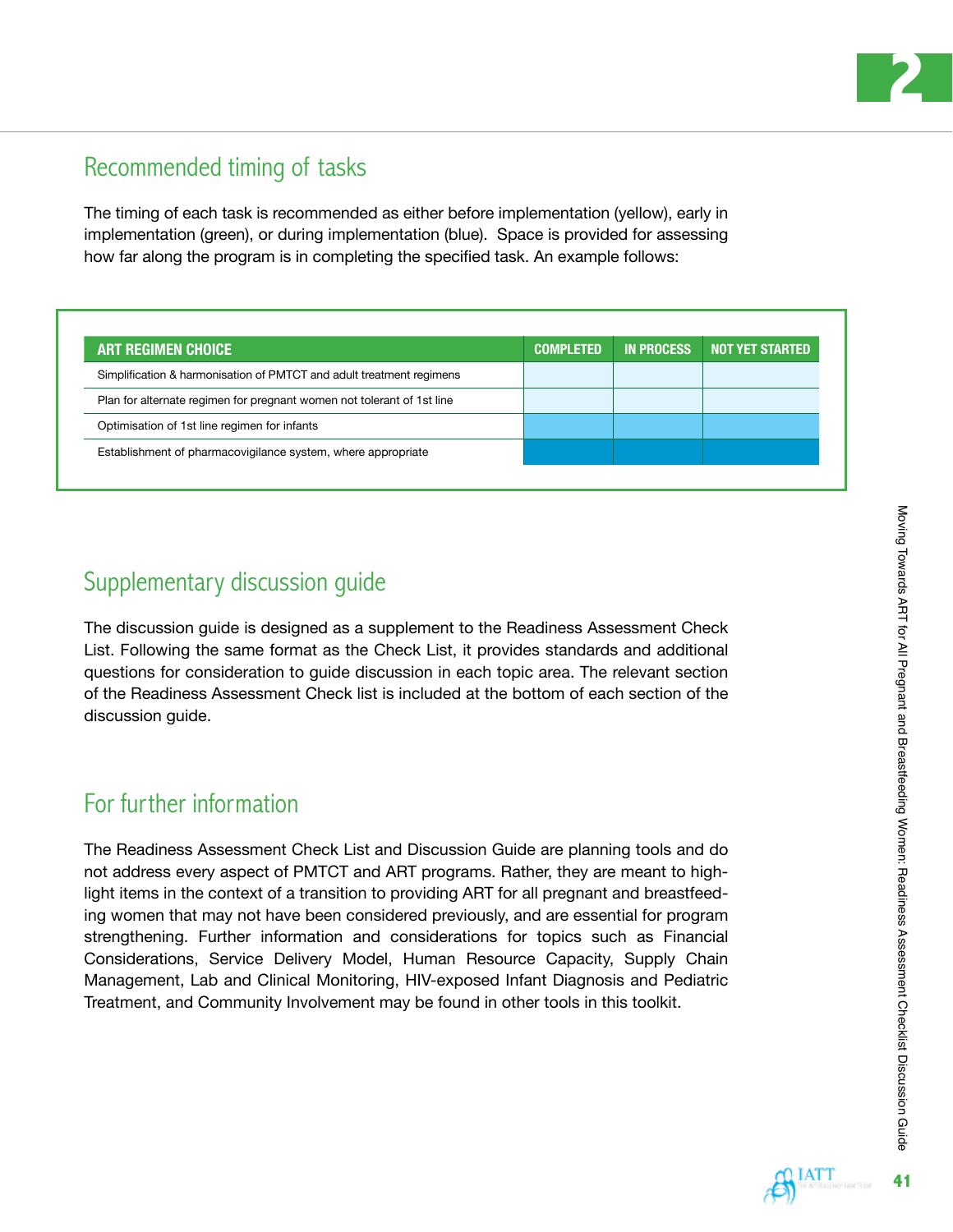#### **2 Moving Towards ART for All Pregnant and Breastfeeding Women: Readiness Assessment Checklist Discussion Guide**

The 2013 consolidated guidelines recommend that all pregnant and breastfeeding (BF) women living with HIV should initiate ART and, based on national programme decisions, that either all women continue ART as lifelong treatment or women not eligible for ART for their own health stop after the MTCT risk period. Countries planning for this transition, and those working to expand and strengthen their programme, may find it useful to refer to this readiness assessment checklist, which addresses a range of issues from national policy to facility readiness. The checklist, as well as an accompanying discussion guide, were developed by United States President's Emergency Plan for AIDS Relief, and are included in the 2013 Consolidated guidelines on the use of antiretroviral drugs for treating and preventing HIV infection [\(http://www.who.int/hiv/pub/guidelines/arv2013/en/\)](http://www.who.int/hiv/pub/guidelines/arv2013/en/). Acronyms: ANC=antenatal care, BF=breastfeeding, HR=human resources, MNCH=maternal, neonatal, and child health

| <b>Key:</b><br>Before implementation<br>Early in implementation                                                                                                         |                  |                   | During implementation  |
|-------------------------------------------------------------------------------------------------------------------------------------------------------------------------|------------------|-------------------|------------------------|
| POLITICAL COMMITMENT AND POLICY ENDORSEMENT                                                                                                                             | <b>COMPLETED</b> | <b>IN PROCESS</b> | <b>NOT YET STARTED</b> |
| Commitment to Global Plan goals (national and subnational)                                                                                                              |                  |                   |                        |
| Full-time MoH staff responsible for PMTCT (national & possibly subnational)                                                                                             |                  |                   |                        |
| Functional technical working group inclusive of stakeholders from MNCH, PMTCT,<br>and HIV treatment, including health care workers and people living with HIV           |                  |                   |                        |
| National and subnational endorsement of ART for all pregnant and BF women<br>(Option B or $B_{+}$ )                                                                     |                  |                   |                        |
| National quidelines updated to incorporate ART for all pregnant and BF women                                                                                            |                  |                   |                        |
| <b>FINANCIAL CONSIDERATIONS</b>                                                                                                                                         | <b>COMPLETED</b> | <b>IN PROCESS</b> | <b>NOT YET STARTED</b> |
| Costing of current PMTCT strategy                                                                                                                                       |                  |                   |                        |
| Costing of ART for all pregnant and BF women, both short and long term                                                                                                  |                  |                   |                        |
| Conduct resource gap analysis                                                                                                                                           |                  |                   |                        |
| Increased program funding needs reflected in budget                                                                                                                     |                  |                   |                        |
| Demonstration of national financial commitment                                                                                                                          |                  |                   |                        |
| <b>SERVICE DELIVERY MODEL</b>                                                                                                                                           | <b>COMPLETED</b> | <b>IN PROCESS</b> | <b>NOT YET STARTED</b> |
| Defining minimum package of services to provide ART to all pregnant and BF women                                                                                        |                  |                   |                        |
| Assessment of system capacity (infrastructure, HR, and commodities) to decentralize<br>ART to MNCH settings, including absorbing women with HIV and their families      |                  |                   |                        |
| Timing and location of transition between PMTCT and long-term treatment services<br>has been determined (including consideration of lifelong ART provision within MNCH) |                  |                   |                        |
| Systematic identification of ART clients who become pregnant and linkage to MNCH                                                                                        |                  |                   |                        |
| Testing and treating partners and family members within MNCH                                                                                                            |                  |                   |                        |
| Referral of stable ART clients at current ART facilities to new decentralized ART sites                                                                                 |                  |                   |                        |
| <b>HUMAN RESOURCE (HR) CAPACITY</b>                                                                                                                                     | <b>COMPLETED</b> | <b>IN PROCESS</b> | <b>NOT YET STARTED</b> |
| National endorsement of task shifting/sharing for ART initiation and maintenance                                                                                        |                  |                   |                        |
| Assessment of HR capacity (nurse, midwife, pharmacy, lab) to support ART scale-up                                                                                       |                  |                   |                        |
| Core competencies in HIV management for each health worker cadre                                                                                                        |                  |                   |                        |
| Training strategy for ART provision to support rapid scale-up                                                                                                           |                  |                   |                        |
| Updating of national in-service and pre-service curricula                                                                                                               |                  |                   |                        |
| Nursing and midwifery scopes of practice support nurse initiated and managed ART                                                                                        |                  |                   |                        |
| Strategy for retention, retraining, and continuing professional development of health<br>workers, especially those providing in PMTCT/ART                               |                  |                   |                        |
| <b>ART REGIMEN CHOICE</b>                                                                                                                                               | <b>COMPLETED</b> | <b>IN PROCESS</b> | <b>NOT YET STARTED</b> |
| Simplification & harmonization of PMTCT and adult treatment regimens                                                                                                    |                  |                   |                        |
| Plan for alternate regimen for pregnant women not tolerant of 1st line                                                                                                  |                  |                   |                        |
| Optimization of 1st line regimen for infants                                                                                                                            |                  |                   |                        |
| Establishment of pharmacovigilance system, where appropriate (see discussion guide)                                                                                     |                  |                   |                        |
| <b>SUPPLY CHAIN MANAGEMENT</b>                                                                                                                                          | <b>COMPLETED</b> | <b>IN PROCESS</b> | <b>NOT YET STARTED</b> |
| Supply chain gap assessment including quantification, distribution, stock management                                                                                    |                  |                   |                        |
| 18 month forecast, quantification, and supply plan developed                                                                                                            |                  |                   |                        |
| Stock management of ART in MNCH settings (training, capacity, security)                                                                                                 |                  |                   |                        |
| If modifying 1st line regimen, plan for using ARVs already ordered                                                                                                      |                  |                   |                        |
| Revised supply chain management system (consumption, forecasting, & distribution)                                                                                       |                  |                   |                        |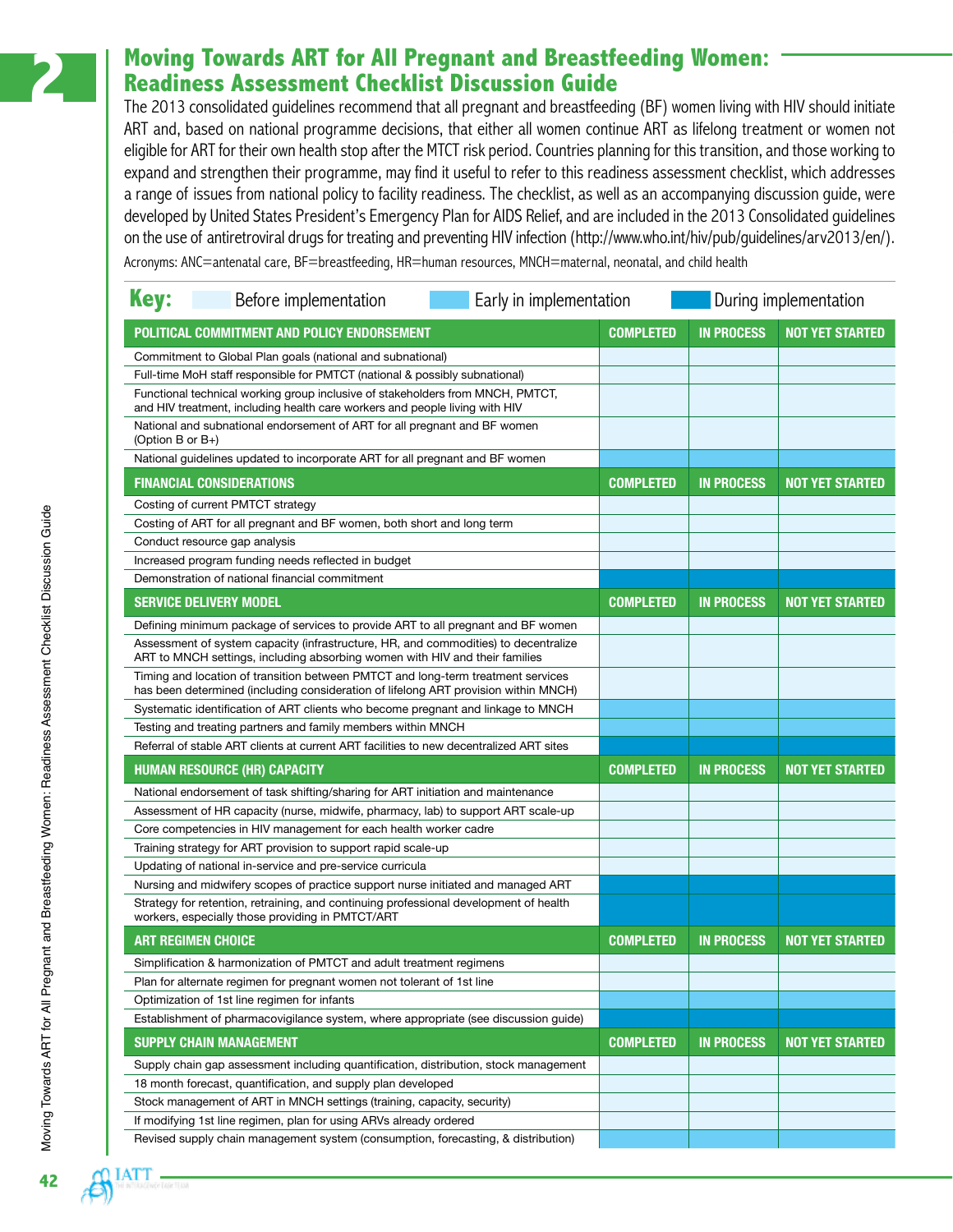| <b>MONITORING, EVALUATION, AND DATA USE</b>                                                                                                                                                                     | <b>COMPLETED</b> | <b>IN PROCESS</b> | <b>NOT YET STARTED</b> |
|-----------------------------------------------------------------------------------------------------------------------------------------------------------------------------------------------------------------|------------------|-------------------|------------------------|
| ANC/PMTCT register allows for documentation of initiation vs already on ART                                                                                                                                     |                  |                   |                        |
| ART register allows for documentation of pregnancy and BF status                                                                                                                                                |                  |                   |                        |
| Tools and registers in MNCH allow for cohort monitoring of maternal ART retention<br>and exposed infant retention in care                                                                                       |                  |                   |                        |
| Pregnant and BF women initiated on ART in MNCH settings are included in site and<br>national level ART M&E systems                                                                                              |                  |                   |                        |
| System to track and measure linkages and transition between MNCH and long-term<br>HIV care & treatment for maternal and infant (for example, mother-infant pair longitu-<br>dinal register, unique identifiers) |                  |                   |                        |
| Program evaluation designed to detect early successes and challenges, and to<br>assess longer term maternal and infant coutcomes, including mother-to-child<br>transmission.                                    |                  |                   |                        |
| Routine data quality assurance                                                                                                                                                                                  |                  |                   |                        |
| Harmonization of PMTCT and ART M&E systems and data review processes                                                                                                                                            |                  |                   |                        |
| Standardized client file or card for HIV+ pregnant and BF women and exposed infants                                                                                                                             |                  |                   |                        |
| SITE SUPERVISION AND QUALITY MANAGEMENT                                                                                                                                                                         | <b>COMPLETED</b> | <b>IN PROCESS</b> | <b>NOT YET STARTED</b> |
| Routine site supervision and clinical mentoring for quality of care                                                                                                                                             |                  |                   |                        |
| Continuous quality improvement process for the PMTCT program                                                                                                                                                    |                  |                   |                        |
| <b>HIV TESTING AND COUNSELING IN PMTCT SETTINGS</b>                                                                                                                                                             | <b>COMPLETED</b> | <b>IN PROCESS</b> | <b>NOT YET STARTED</b> |
| Quality assurance measures for rapid HIV testing in all PMTCT sites                                                                                                                                             |                  |                   |                        |
| Policy decision on treatment of discordant couples                                                                                                                                                              |                  |                   |                        |
| Couples HTC and follow-up of discordant couples incorporated into PMTCT                                                                                                                                         |                  |                   |                        |
| Strategy to link or register male partners living with HIV in ART program                                                                                                                                       |                  |                   |                        |
| <b>COUNSELING ON ART INITIATION AND ADHERENCE</b>                                                                                                                                                               | <b>COMPLETED</b> | <b>IN PROCESS</b> | <b>NOT YET STARTED</b> |
| Specialized messaging and support services for pregnant and BF women initiating ART                                                                                                                             |                  |                   |                        |
| Structures to expedite preparation for ART initiation                                                                                                                                                           |                  |                   |                        |
| Alternative protocols developed for women not in need ART for their own health who<br>decline treatment for life                                                                                                |                  |                   |                        |
| <b>LABORATORY AND CLINICAL MONITORING</b>                                                                                                                                                                       | <b>COMPLETED</b> | <b>IN PROCESS</b> | <b>NOT YET STARTED</b> |
| Treatment monitoring capability for toxicity                                                                                                                                                                    |                  |                   |                        |
| Availability of baseline CD4 (point-of-care or reliable sample transport)                                                                                                                                       |                  |                   |                        |
| Algorithm for CD4 and/or viral load monitoring                                                                                                                                                                  |                  |                   |                        |
| <b>HIV-EXPOSED INFANT DIAGNOSIS AND PEDIATRIC TREATMENT</b>                                                                                                                                                     | <b>COMPLETED</b> | <b>IN PROCESS</b> | <b>NOT YET STARTED</b> |
| EID capacity paralleling PMTCT program scale-up                                                                                                                                                                 |                  |                   |                        |
| Strengthening of "EID cascade" - early diagnosis, rapid results return, active case find-<br>ing of infants infeceted with HIV, and initiation of treatment                                                     |                  |                   |                        |
| Retention of HIV exposed infants through end of BF including assuring final diagnosis                                                                                                                           |                  |                   |                        |
| Expand access to pediatric treatment                                                                                                                                                                            |                  |                   |                        |
| <b>RETENTION IN CARE AND TREATMENT</b>                                                                                                                                                                          | <b>COMPLETED</b> | <b>IN PROCESS</b> | <b>NOT YET STARTED</b> |
| System to ensure that ALL pregnant and BF women living with HIV are enrolled in ongo-<br>ing HIV care and/or treatment                                                                                          |                  |                   |                        |
| Models of service delivery that consider harmonized mother-infant pair follow-up                                                                                                                                |                  |                   |                        |
| Facility and community-based services to support adherence and trace defaulters                                                                                                                                 |                  |                   |                        |
| Innovative solutions to improving accessibility of ART                                                                                                                                                          |                  |                   |                        |
| <b>FAMILY PLANNING</b>                                                                                                                                                                                          | <b>COMPLETED</b> | <b>IN PROCESS</b> | <b>NOT YET STARTED</b> |
| Assessment of family planning service availability and commodities                                                                                                                                              |                  |                   |                        |
| Access to and uptake of voluntary family planning services in settings providing ART                                                                                                                            |                  |                   |                        |
| <b>COMMUNITY INVOLVEMENT</b>                                                                                                                                                                                    | <b>COMPLETED</b> | <b>IN PROCESS</b> | <b>NOT YET STARTED</b> |
| Women living with HIV are engaged in the planning, implementation and monitoring at<br>national, subnational an community levels                                                                                |                  |                   |                        |
| Community based activities and services to support PMTCT scale-up and retention                                                                                                                                 |                  |                   |                        |
| <b>ROLL-OUT STRATEGY</b>                                                                                                                                                                                        | <b>COMPLETED</b> | <b>IN PROCESS</b> | <b>NOT YET STARTED</b> |
| Roll-out strategy has been planned                                                                                                                                                                              |                  |                   |                        |
| Real-time evaluation of implementation in order to inform further scale-up                                                                                                                                      |                  |                   |                        |

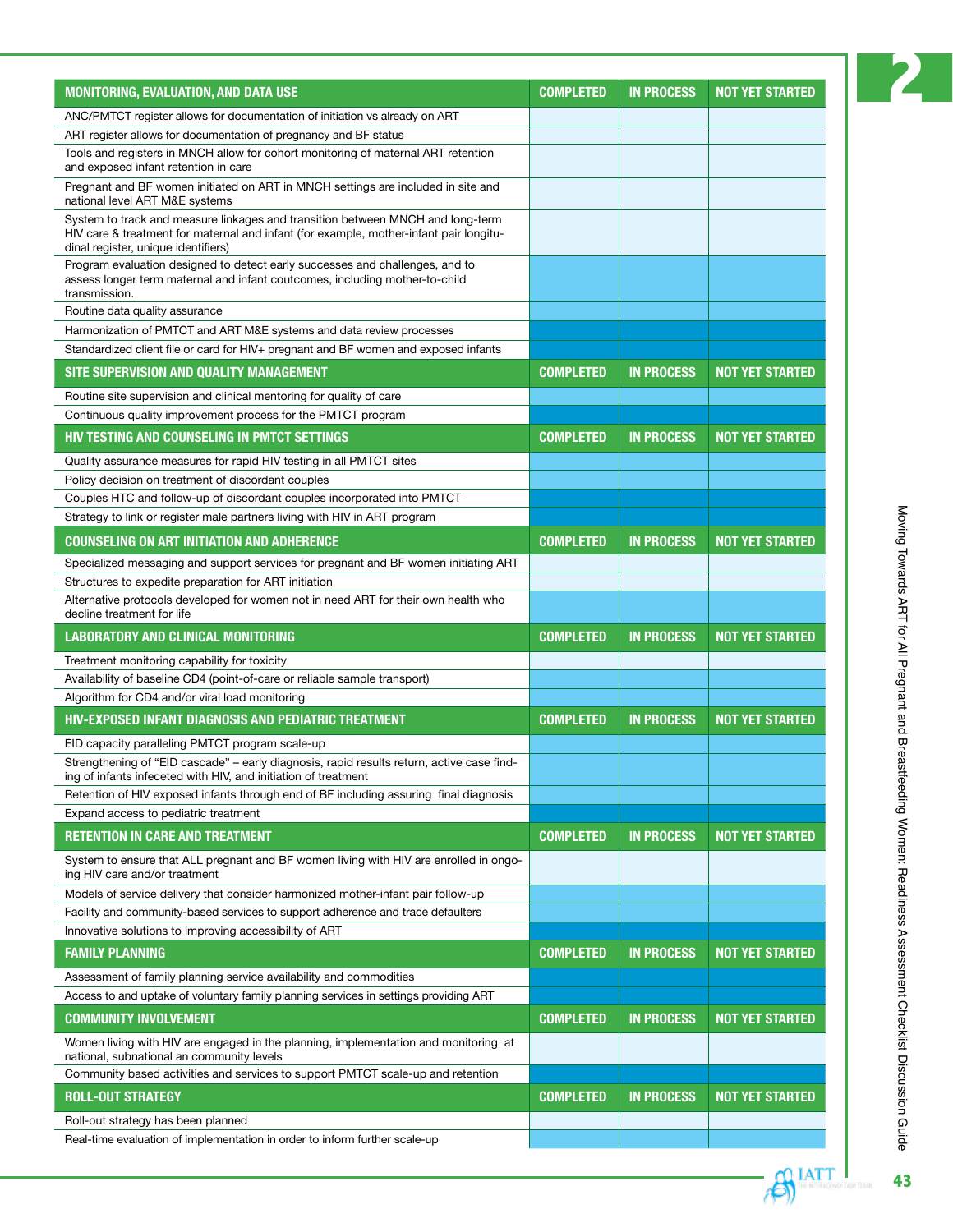

#### **2.2 Political Commitment and Policy Endorsement**

National endorsement and commitment demonstrated through MoH staffing, policy changes, and involvement of stakeholders are critical to successful implementation of a program providing ART to all pregnant and breastfeeding women.

- Is there commitment at national and subnational levels to the *Global Plan towards Elimination of New HIV Infections among Children by 2015 and Keeping their Mothers Alive?*
- $\Box$  Is there an eMTCT champion within the Ministry of Health (MoH) to mobilize local and international partners around PMTCT programming?
- $\Box$  Is there a full-time MoH team dedicated to PMTCT? Does this team sit under the MNCH or HIV program leadership? Has there been consideration of providing this team leadership autonomy to allow for a bridging of MCH and HIV programs?
- $\Box$  Has a TWG or task team been convened that is inclusive of stakeholders, including health care workers and women living with HIV?
- $\Box$  Are MNCH, PMTCT, and HIV treatment leadership coordinating around adoption of the 2013 WHO Consolidated Guidelines?
- $\Box$  Has the country endorsed the WHO recommendation to provide ART to all pregnant and breastfeeding women (Option B or B+)?
- $\Box$  Have national guidelines been updated torecommend providing treatment for all pregnant and breastfeeding women?

| <b>TASK</b>                                                                                                                                                      | <b>COMPLETED</b> | <b>IN PROCESS</b> | <b>NOT YET STARTED</b> |
|------------------------------------------------------------------------------------------------------------------------------------------------------------------|------------------|-------------------|------------------------|
| Commitment to Global Plan goals (national and subnational)                                                                                                       |                  |                   |                        |
| Full-time MoH staff responsible for PMTCT (national & possibly subnational)                                                                                      |                  |                   |                        |
| Functional technical working group inclusive of stakeholders from MNCH,<br>PMTCT, and HIV treatment, including health care workers and people living<br>with HIV |                  |                   |                        |
| National and subnational endorsement of ART for all pregnant and BF women<br>(Option B or $B_{+}$ )                                                              |                  |                   |                        |
| National quidelines updated to incorporate ART for all pregnant and<br><b>BF</b> women                                                                           |                  |                   |                        |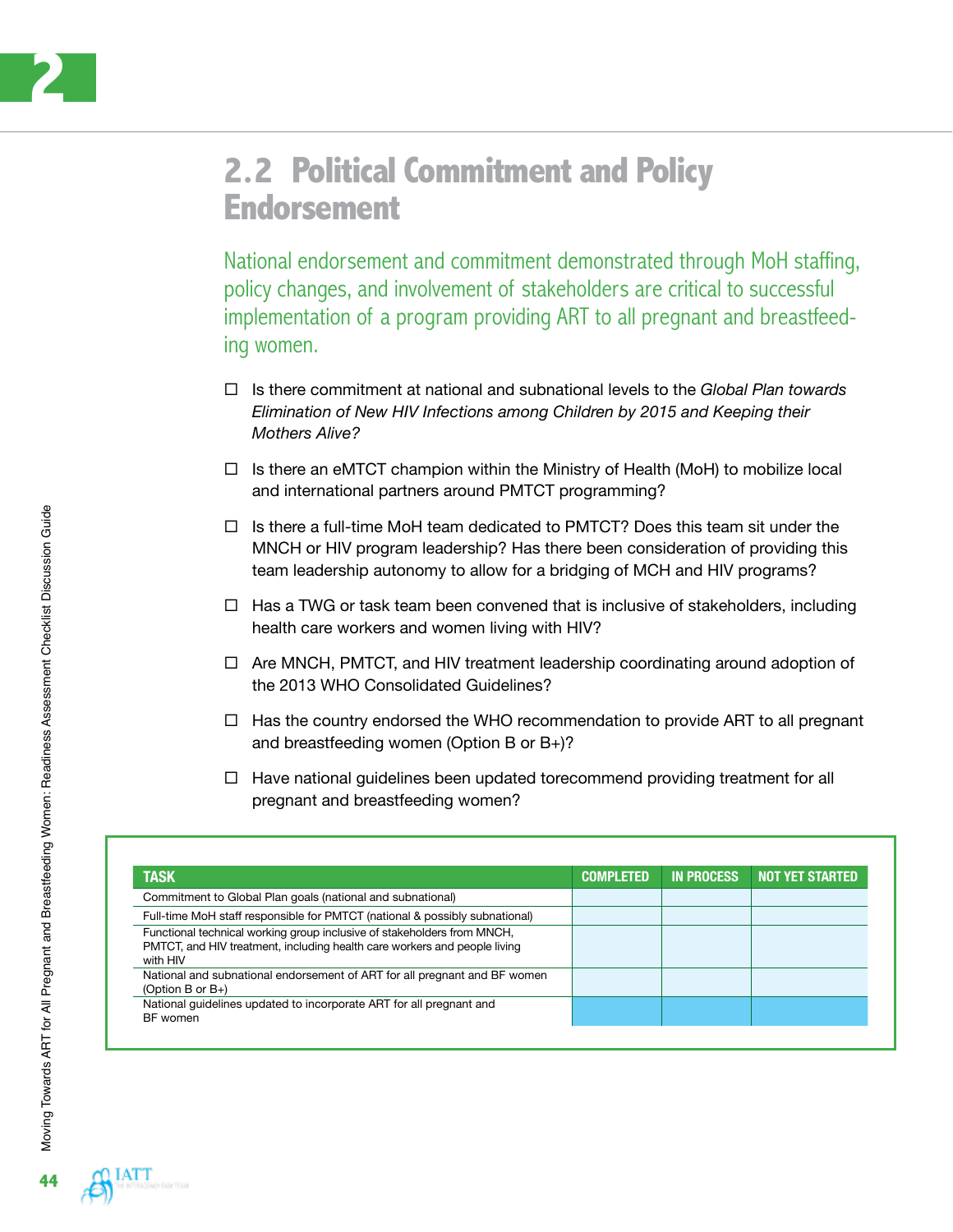

# **2.3 Financial Considerations**

Short and long term cost projections have been modeled incorporating commodities, human resources, capacity building, and infrastructure needs and are reflected in the national budget.

- $\Box$  Has the current PMTCT or eMTCT strategy been costed?
- $\Box$  Have cost projections (short-term and long-term) been conducted for transition to providing ART for all pregnant and breastfeeding women?
	- Is there a costed national plan to scale-up ART?
	- Is this plan used as the basis costing the provision of ART for all pregnant and breastfeeding women?
- $\Box$  What additional resources are required (e.g. human resources, commodities, and infrastructure) to implement the provision of ART for all pregnant and breastfeeding women?
	- Is there a defined set of criteria that needs to be met for a previously ANC-only site to become a treatment site? Can this be quantified?
- $\Box$  Are program funding needs for providing ART to all pregnant and breastfeeding women reflected in the budget?
- □ What is being covered by national government? Global Fund? PEPFAR? Other donors?
- $\Box$  Where are the funding gaps?
- □ Who currently funds ARVs for treatment? For PMTCT prophylaxis? Who will be responsible for ARV purchasing if all HIV+ pregnant women are offered treatment? Who will be responsible for funding additional HRH, logistics, infrastructure and transport costs?
- $\Box$  How will the costs of ARVs and service provision be allocated between the treatment and PMTCT programs?

| <b>TASK</b>                                                            | <b>COMPLETED</b> | <b>IN PROCESS</b> | NOT YET STARTED |
|------------------------------------------------------------------------|------------------|-------------------|-----------------|
| Costing of current PMTCT strategy                                      |                  |                   |                 |
| Costing of ART for all pregnant and BF women, both short and long term |                  |                   |                 |
| Conduct resource gap analysis                                          |                  |                   |                 |
| Increased program funding needs reflected in budget                    |                  |                   |                 |
| Demonstration of national financial commitment                         |                  |                   |                 |

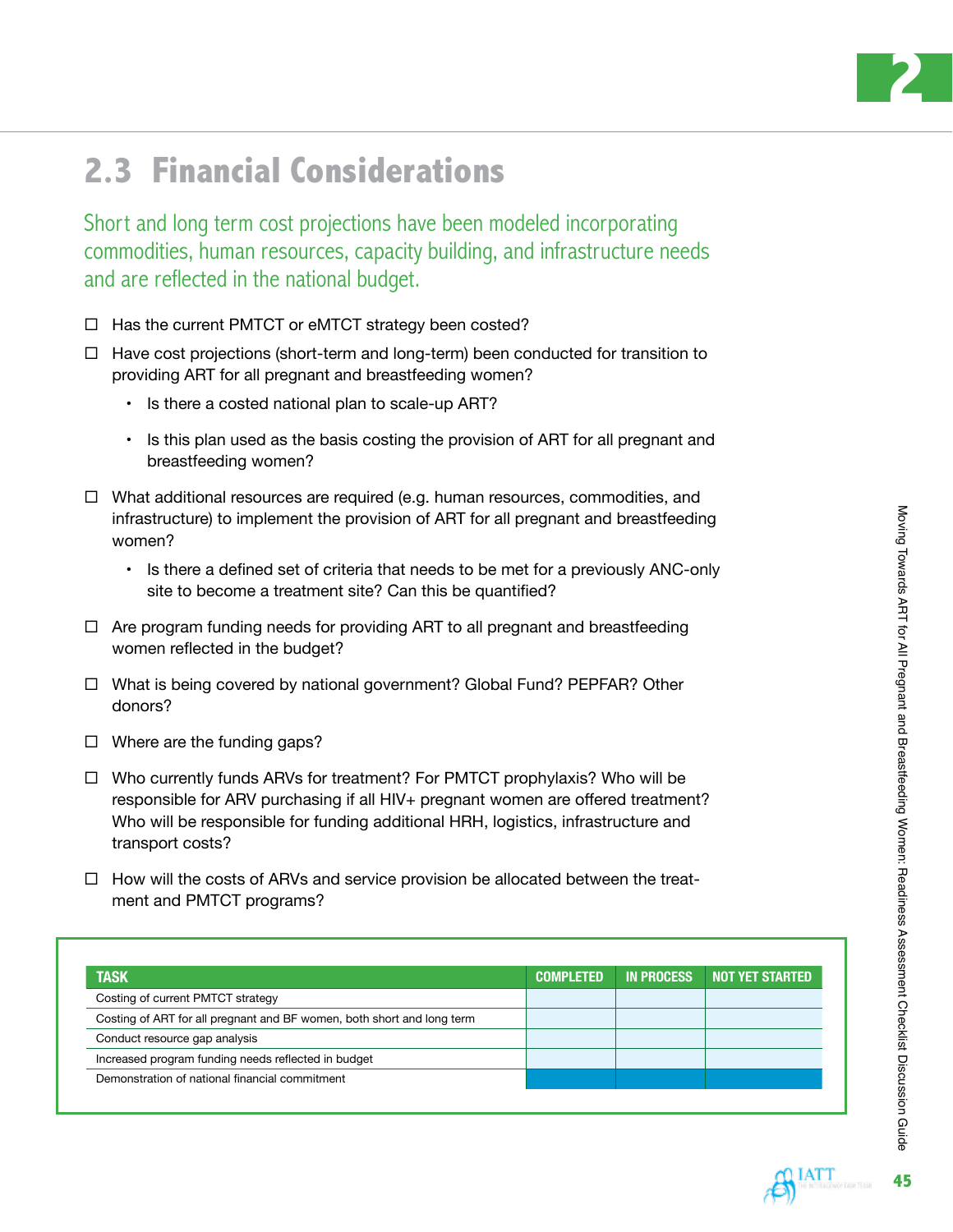

### **2.4 Service Delivery Model**

The optimal service delivery model will vary by country context but should incorporate initiation of ART, care of the mother-infant pair through breastfeeding, transition to long-term ART (when, where, by whom), and family planning (including repeat pregnancies among women on ART).

- $\Box$  Has a minimum package of services been determined for PMTCT to standardize implementation of the 2013 WHO consolidated guidelines?
	- Does this package include initiation of antiretroviral treatment (ART), or only ART refills? Is this package harmonized with the national ART package of care?
	- Does the package vary by level of facility? What level of facility will initiate treatment?
	- What percentage of MNCH facilities currently offer this minimum package?
- $\Box$  In what settings are pregnant women currently receiving ARVs (ANC/MNCH or HIV treatment)?
	- How will HIV+ women at facilities not offering treatment be linked into the system, especially given the generally low rate of successful initiation when relying upon referrals?
	- What is the feasibility of incorporating ART into MNCH service delivery? Or MNCH services into ART settings?
- $\Box$  Where will the mother-exposed infant pair be followed post-partum? For how long?
- $\Box$  Where will mothers and any HIV-infected infants be provided with long-term care and treatment services? In order to improve retention of both mothers and HIV-exposed infants, what provisions can be made to ensure that mothers and infant receive care together?
- $\Box$  What is the capacity of current treatment facilities to absorb newly initiated women living with HIV in the postpartum period?
- $\Box$  What is needed to develop the capacity of smaller MNCH-focused facilities to provide long-term ART (infrastructure, human resources, commodities, etc)?
	- What is the planned model of ART provision in sites that currently have only 1-2 nursing staff?
	- Is it anticipated that other (non-pregnant) ART clients will seek ART at these decentralized sites?
	- What is the plan for down referral of ART clients from more centralized ART sites to new decentralized ART sites?
- $\Box$  Where will partners (and family members) be tested and treated? How will they be linked to care and treatment services?

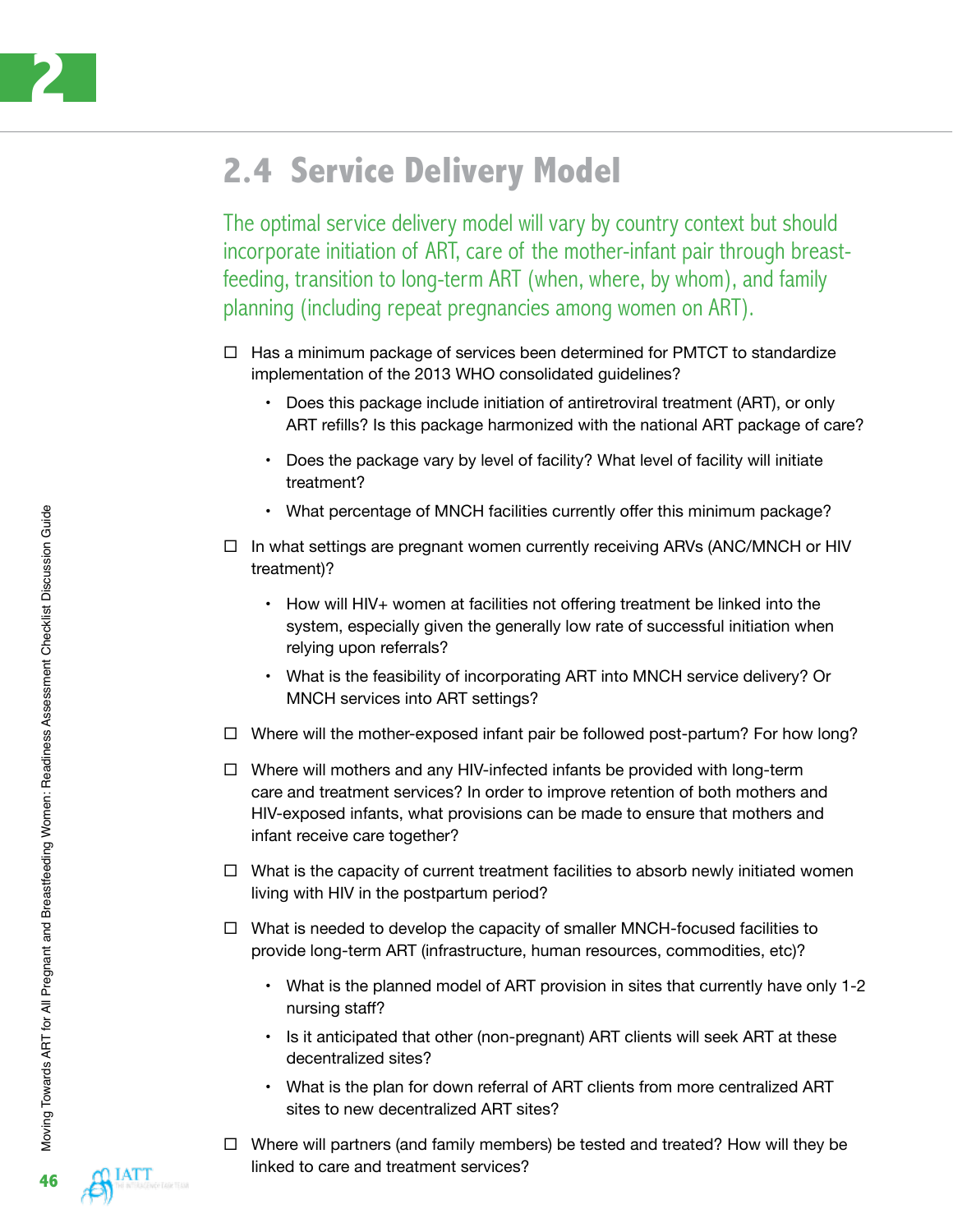**2**

 $\Box$  How will the functionality of the chosen service delivery model(s) be evaluated during early implementation to inform further roll-out and program modification in the medium and long term?

| <b>TASK</b>                                                                                                                                                                | <b>COMPLETED</b> | <b>IN PROCESS</b> | <b>NOT YET STARTED</b> |
|----------------------------------------------------------------------------------------------------------------------------------------------------------------------------|------------------|-------------------|------------------------|
| Defining minimum package of services to provide ART to all pregnant and<br>BF women                                                                                        |                  |                   |                        |
| Assessment of system capacity (infrastructure, HR, and commodities) to<br>decentralize ART to MNCH settings, including absorbing women with HIV<br>and their families      |                  |                   |                        |
| Timing and location of transition between PMTCT and long-term treatment<br>services has been determined (including consideration of lifelong ART provision<br>within MNCH) |                  |                   |                        |
| Systematic identification of ART clients who become pregnant and linkage<br>to MNCH                                                                                        |                  |                   |                        |
| Testing and treating partners and family members within MNCH                                                                                                               |                  |                   |                        |
| Referral of stable ART clients at current ART facilities to new decentralized<br><b>ART</b> sites                                                                          |                  |                   |                        |

## **2.5 Human Resource Capacity**

#### National policy authorizes multiple health care worker cadres to initiate, prescribe, and manage ART.

- $\Box$  Does national policy authorize nurses, midwives, and/or clinical officers to initiate, prescribe and manage ART for pregnant women?
	- Are these tasks allowable in the scope of practice for these health care workers? If they cannot initiate ART, are they allowed to refill ART prescriptions during follow-up visits?
- $\Box$  Are there any national policies or regulations limiting these cadres from providing ART to pregnant women or children that need to be rectified? (A review of national policies/regulations is recommended).
- $\Box$  Will all health care workers in the approved cadres be qualified as HIV service providers, or will special certification be required?

#### Human resource requirements for ART scale-up have been assessed and incorporated into healthcare workforce planning.

 $\Box$  Has there been an assessment of the human resource requirement that would be needed to scale-up services (i.e. doctors, nurses, pharmacist, community health care workers, laboratorians) based upon the planned model of ART provision for peripheral facilities?

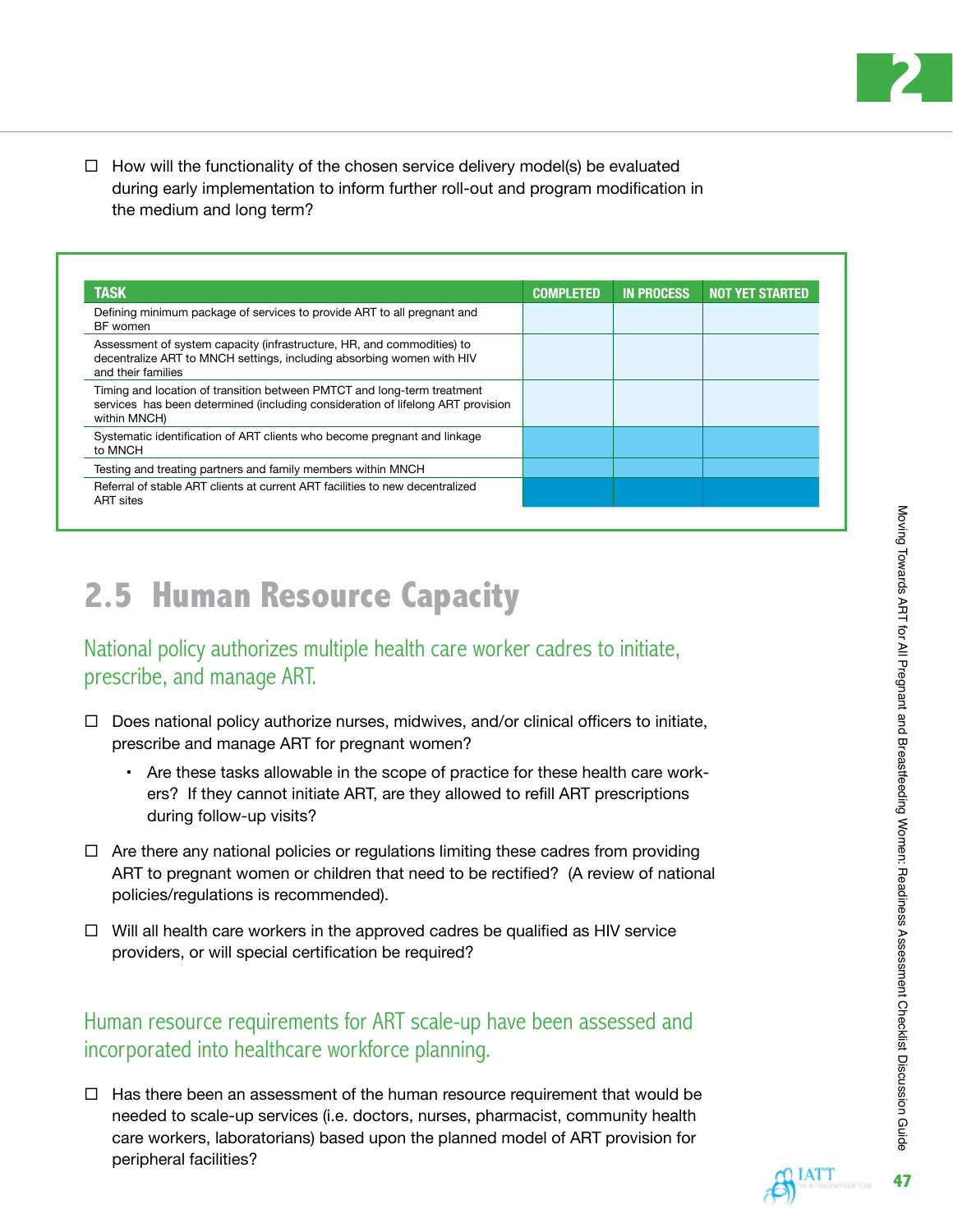- If not, what is the plan for the completion of this task? Does this consider the graduated decentralization of ART to rural facilities?
- $\Box$  What data are available on the distribution of the different health workforce cadre that can inform training and service-delivery scale-up? This data should consider:
	- Numbers and training of current health workers (nurses, physicians, community health workers) at all sites offering MNCH services
	- Estimated number of patients initiating/continuing ART at all sites offering ANC

#### National training and credentialing specifies competencies for ART prescribing, initiation, and management of adults and children.

- $\Box$  Have the essential competencies for various health care worker cadres (including lab, pharmacy, community health workers, and peer counselors) needed to operationalize the provision of ART to all pregnant and breastfeeding women been determined?
- $\Box$  Are there national pre-service and in-service training plans for equipping health workers with needed competencies? Does this training consider the additional support (job aids, algorithms, HIV patient records, data collection) needed for nurses to have expanded scopes of practice?
- $\Box$  Does existing/planned in-service and pre-service training have national standardization and endorsement by MOH and regulatory bodies?
- $\Box$  What systems exist or need to be established to ensure that PMTCT and ART management is incorporated into continuous professional development (CPD) programs required for re-licensure?

| <b>TASK</b>                                                                          | <b>COMPLETED</b> | <b>IN PROCESS</b> | <b>NOT YET STARTED</b> |
|--------------------------------------------------------------------------------------|------------------|-------------------|------------------------|
| National endorsement of task shifting/sharing for ART initiation and maintenance     |                  |                   |                        |
| Assessment of HR capacity (nurse, midwife, pharmacy, lab) to support ART<br>scale-up |                  |                   |                        |
| Core competencies in HIV management for each health worker cadre                     |                  |                   |                        |
| Training strategy for ART provision to support rapid scale-up                        |                  |                   |                        |
| Updating of national in-service and pre-service curricula                            |                  |                   |                        |
| Nursing and midwifery scopes of practice support nurse initiated and<br>managed ART  |                  |                   |                        |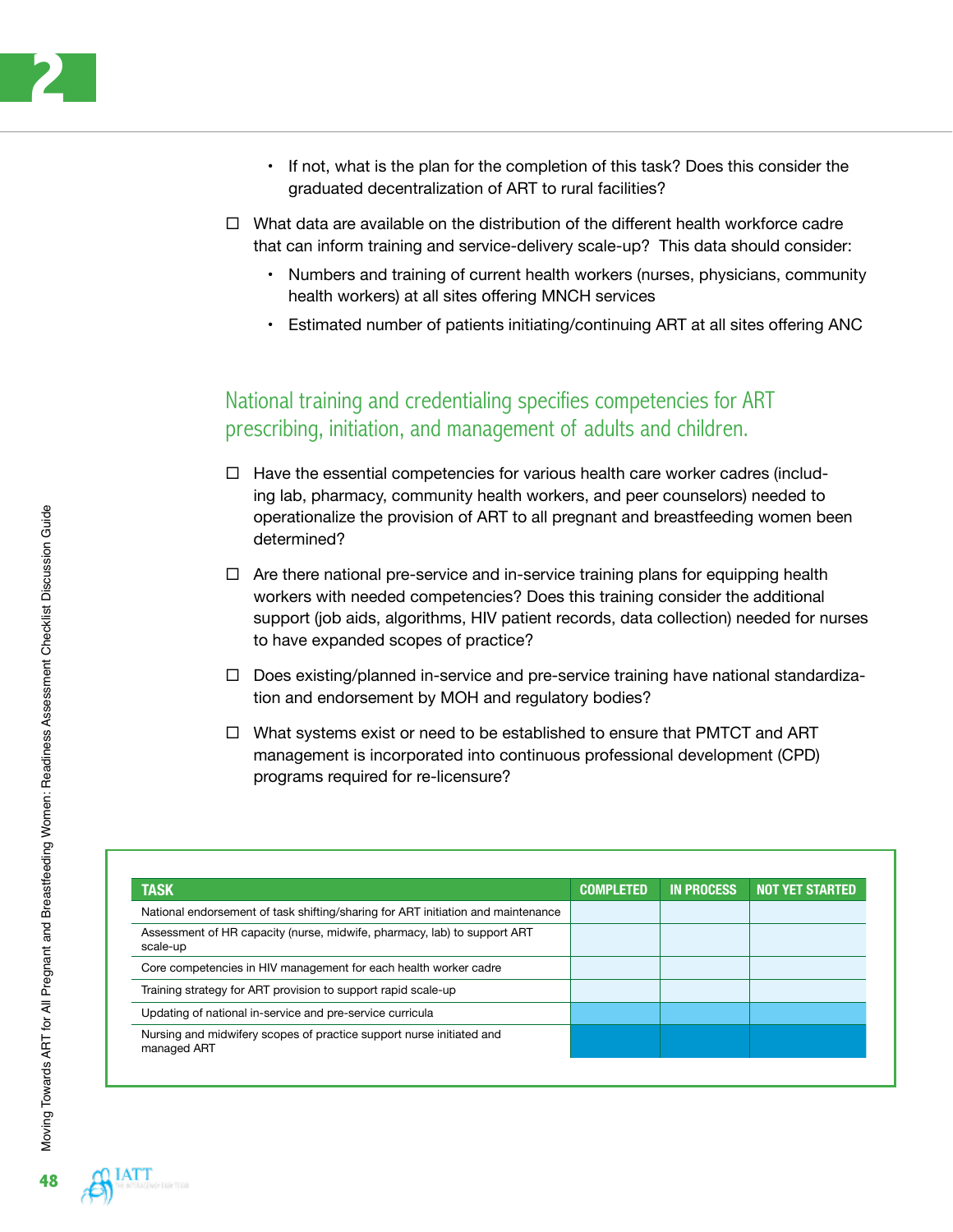

# **2.6 Art Regimen Choice**

For simplicity, the first-line ART regimen for PMTCT should be easy for patients to take, have minimal toxicities, and be harmonized with the national treatment regimen for non-pregnant adults.

- $\Box$  Has regimen simplification been considered (e.g. tenofivir/lamivudine/efavirenz [TDF/3TC/EFV] in a single fixed-dose combination tablet with once daily dosing) for PMTCT?
- $\Box$  What are the plans for harmonizing the PMTCT regimen with the first-line regimens for non-pregnant adults?
- $\Box$  If an ART regimen change will be needed, what are the financial implications? How and over what timeframe will the previous first line regimen be transitioned?
- $\Box$  What types of toxicities would be most expected, and thus what types of clinical and laboratory monitoring may be necessary? (e.g. CD4 would be needed if NVP remains in the regimen)
- $\Box$  For pregnant women unable to tolerate the first-line regimen (secondary to side effects or toxicity), what alternative will be available? Will this be available at all sites or through referral?
- $\Box$  What first-line ART is available for HIV-infected infants? Has lopinavir/ritonavir been considered?
- $\Box$  Will a national surveillance system be established to monitor any potential effects of ART on pregnant women and newborns, or will the program rely on regional birth defect surveillance systems for monitoring?

| <b>TASK</b>                                                                            | <b>COMPLETED</b> | <b>IN PROCESS</b> | <b>NOT YET STARTED</b> |
|----------------------------------------------------------------------------------------|------------------|-------------------|------------------------|
| Simplification and harmonization of PMTCT and adult treatment regimens                 |                  |                   |                        |
| Plan for alternate regimen for pregnant women not tolerant of 1st line                 |                  |                   |                        |
| Optimization of 1st line regimen for infants                                           |                  |                   |                        |
| Establishment of pharmacovigilance system, where appropriate<br>(see discussion quide) |                  |                   |                        |

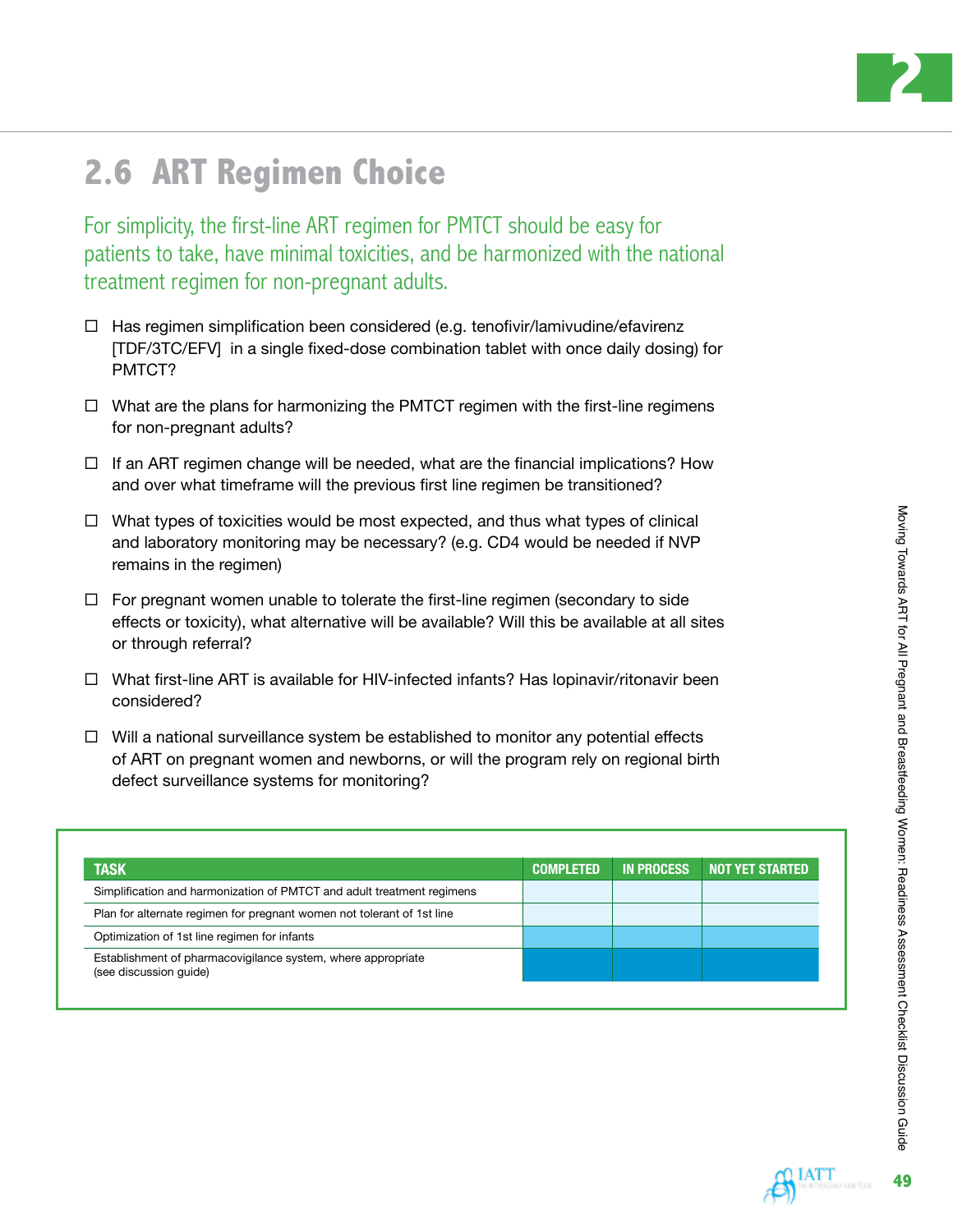

## **2.7 Supply Chain Management**

An inventory management protocol should be in place for rapid test kits, ARVs, early infant diagnosis (EID) and other key commodities that includes forecasting, consumption reporting, and procedures for ordering emergency supplies.

- $\Box$  Has there been an assessment of the supply chain management reliability and identification of funding or partners to strengthen the supply chain management system?
- $\Box$  If sites previously providing only PMTCT prophylaxis will now be providing treatment, what are the training, transportation/distribution, and storage capacity needs in order to provide ART at those facilities?
- $\Box$  Has an 18 month forecast, quantification, and supply plan been completed? Have all key stakeholders been consulted in developing this information?
- $\Box$  What policies are in place for the storage of ARVs throughout the supply chain? Especially in regards to the cold chain needed if lopinavir/ritonavir will be the regimen of choice for HIV-infected infants.
- $\Box$  If a new first line regimen will be provided to pregnant and breastfeeding women, how will current ARV stock be quantified, distributed, and managed in order to minimize wastage?
- $\Box$  Are there separate systems in place for the forecasting and distribution of rapid HIV test kits, ART, infant prophylaxis, cotrimoxazole, and EID? If so, are there plans to integrate these systems at both national and facility level?
- $\Box$  Has forecasting taken into consideration the need for alternative regimens for patients who experience adverse events or toxicities with the first line regimen?

| <b>TASK</b>                                                                             | <b>COMPLETED</b> | <b>IN PROCESS</b> | <b>NOT YET STARTED</b> |
|-----------------------------------------------------------------------------------------|------------------|-------------------|------------------------|
| Supply chain gap assessment including quantification, distribution,<br>stock management |                  |                   |                        |
| 18 month forecast, quantification, and supply plan developed                            |                  |                   |                        |
| Stock management of ART in MNCH settings (training, capacity, security)                 |                  |                   |                        |
| If modifying first line regimen, plan for using ARVs already ordered                    |                  |                   |                        |
| Revised supply chain management system (consumption, forecasting,<br>& distribution)    |                  |                   |                        |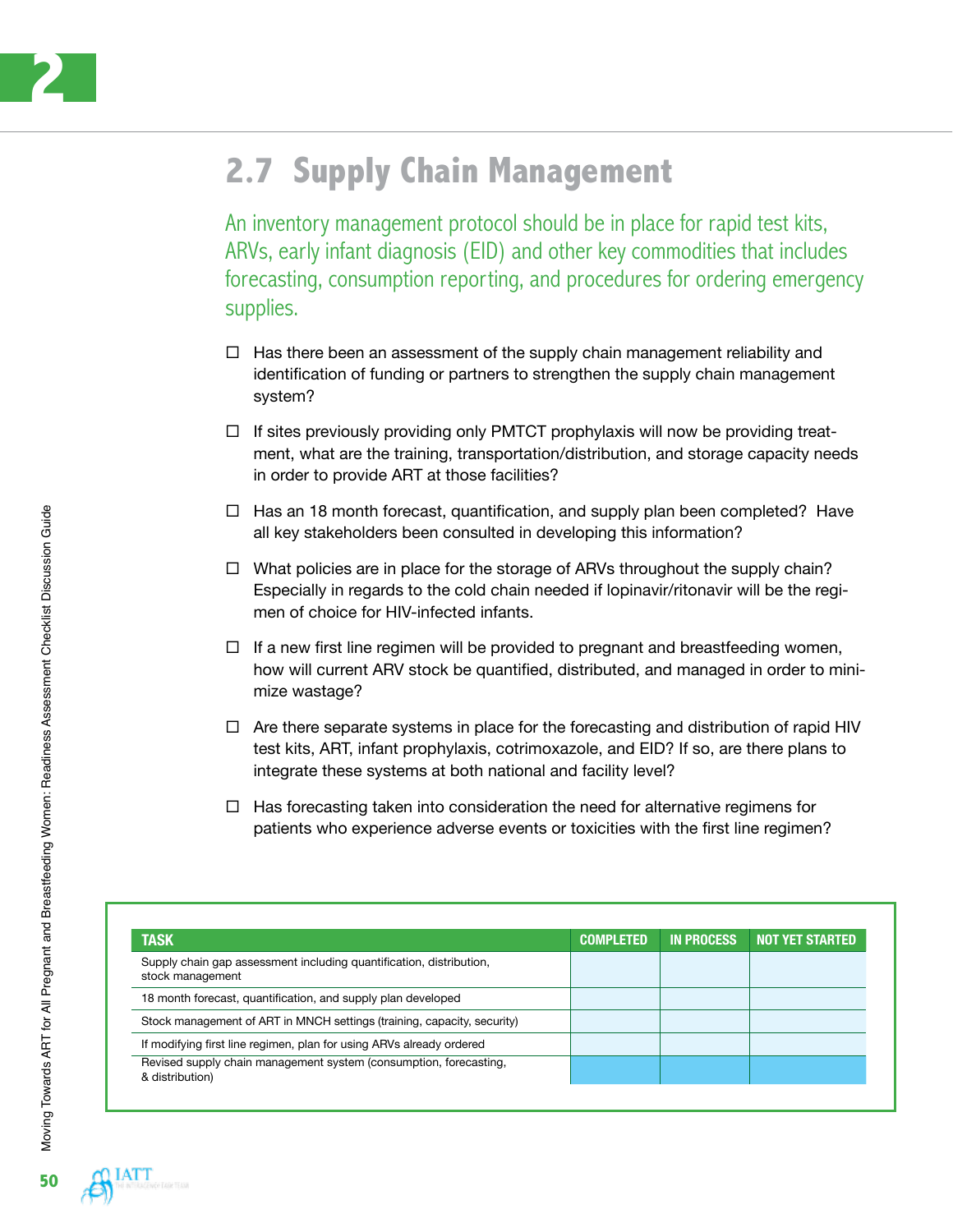

# **2.8 Monitoring, Evaluation and Data Use**

National M&E registers need to accommodate longitudinal monitoring of mothers living with HIV and their HIV-exposed infants in order to track linkages and retention.

- $\Box$  Are ANC/PMTCT registers and monthly reports capturing women on treatment? Can pregnant women newly initiated vs already on ART be differentiated? If not, what updates are needed?
- $\Box$  Do ANC/PMTCT registers allow for longitudinal follow up? If not, how is retention of clients tracked?
- $\Box$  Is it possible to link mother-infant pairs in the current registers or client tracking systems ? If no, what is the feasibility of creating this type of register?
- $\Box$  Do client cards (ANC & Child Welfare cards) capture maternal and infant HIV status and ARV regimen?
- $\Box$  Is there a unique identifier that links mother and infants together? Can one be created?
- $\Box$  What is the feasibility of establishing a routine cohort monitoring system for pregnant women initiating ART focusing on timeliness of ART initiation and retention on treatment?

#### PMTCT and ART M&E systems need to be harmonized to facilitate follow-up of clients and minimize double counting.

- $\Box$  How are pregnant and breastfeeding women who are initiated on ART in MNCH settings registered in national ART M&E system?
	- Will ART files be opened in ANC/MNCH for women initiating ART?
	- Are women initiated on ART at ANC/MNCH entered into a site ART register or electronic data base?
	- How will the decentralization of ART clients to new peripheral sites be monitored? Will current ART records be transferred to new sites?
- $\Box$  How can the PMTCT and ART M&E systems? Will the national ART M&E system be extended to new peripheral sites that will be providing ART for all pregnant and breastfeeding women?
- $\Box$  Are women already on ART who become pregnant systematically counted in the PMTCT program? Are ART registers designed to facilitate this documentation?

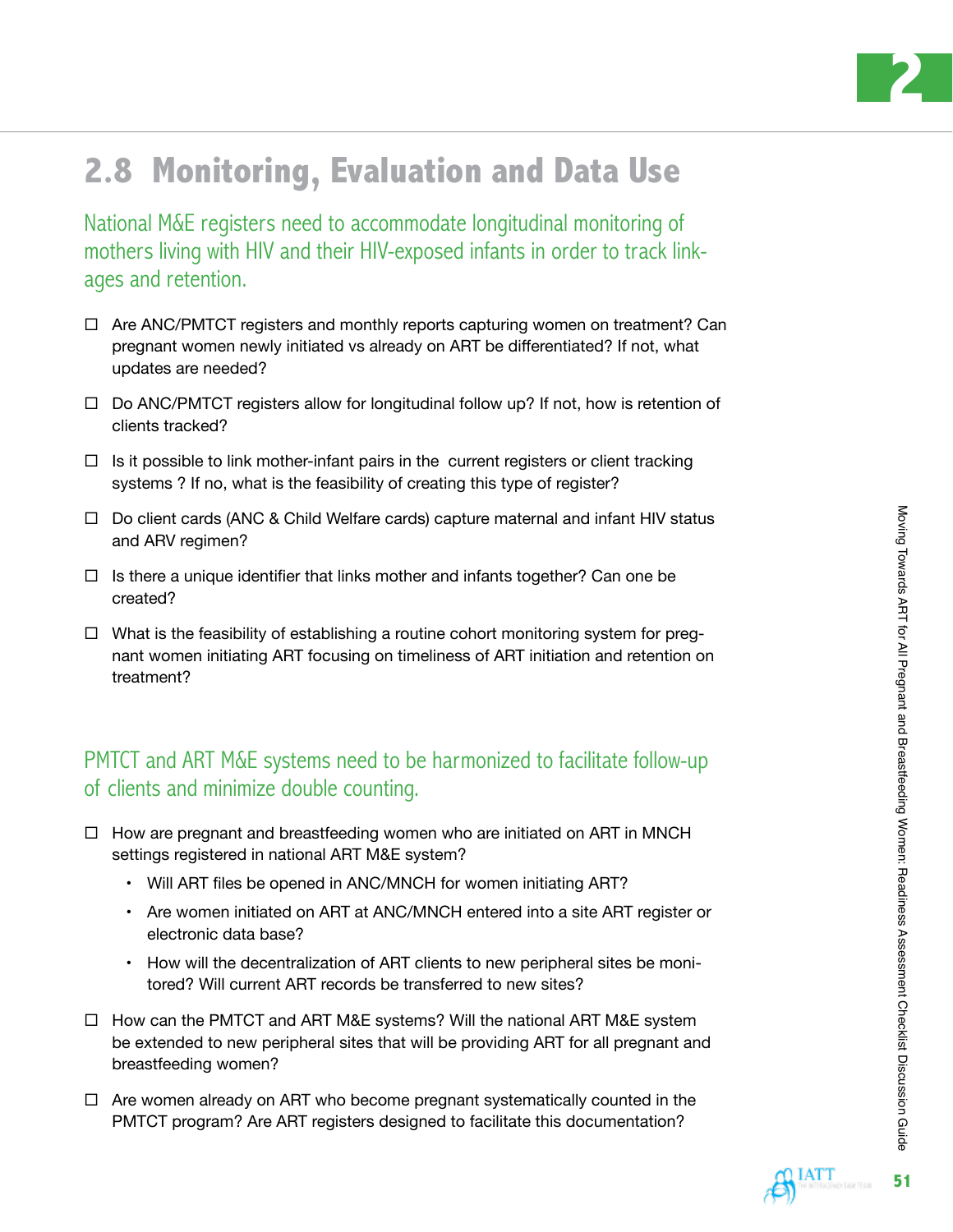- $\Box$  Are standard individual medical records in use for both pre-ART and ART patients? How will these be adapted for use for pregnant women? Will they include an exposed infant section? How will they be stored?
- $\Box$  Are program data reported by PMTCT and ART routinely reviewed and used for feedback to national and sub-national program managers? Specifically, are PMTCT, ART, and MNCH program data that monitor ART initiation and retention as well as key MCH services like immunizations and family planning, summarized and reviewed frequently to inform rollout and ongoing implementation?
- $\Box$  Can the M&E for the transition to providing ART for all pregnant and brestfeeding women be the impetus for joint data review between MNCH and ART programs?
- $\Box$  Ministries should plan for systematic evaluation of the roll out of treatment for all pregnant and breastfeeding women, including maternal morbidity and infant HIV-free survival (including final status at the end of breastfeeding).

| <b>TASK</b>                                                                                                                                                                                                    | <b>COMPLETED</b> | <b>IN PROCESS</b> | <b>NOT YET STARTED</b> |
|----------------------------------------------------------------------------------------------------------------------------------------------------------------------------------------------------------------|------------------|-------------------|------------------------|
| ANC/PMTCT register allows for documentation of initiation vs already on ART                                                                                                                                    |                  |                   |                        |
| ART register allows for documentation of pregnancy and BF status                                                                                                                                               |                  |                   |                        |
| Tools and registers in MNCH allow for cohort monitoring of maternal ART<br>retention and exposed infant retention in care                                                                                      |                  |                   |                        |
| Pregnant and BF women initiated on ART in MNCH settings are included in<br>site and national level ART M&E systems                                                                                             |                  |                   |                        |
| System to track and measure linkages and transition between MNCH and<br>long-term HIV care & treatment for maternal and infant (for example, mother-<br>infant pair longitudinal register, unique identifiers) |                  |                   |                        |
| Program evaluation designed to detect early successes and challenges, and<br>to assess longer term maternal and infant outcomes, including mother-to-<br>child transmission.                                   |                  |                   |                        |
| Routine data quality assurance                                                                                                                                                                                 |                  |                   |                        |
| Harmonization of PMTCT and ART M&E systems and data review processes                                                                                                                                           |                  |                   |                        |
| Standardized client file or card for HIV+ pregnant and BF women and<br>exposed infants                                                                                                                         |                  |                   |                        |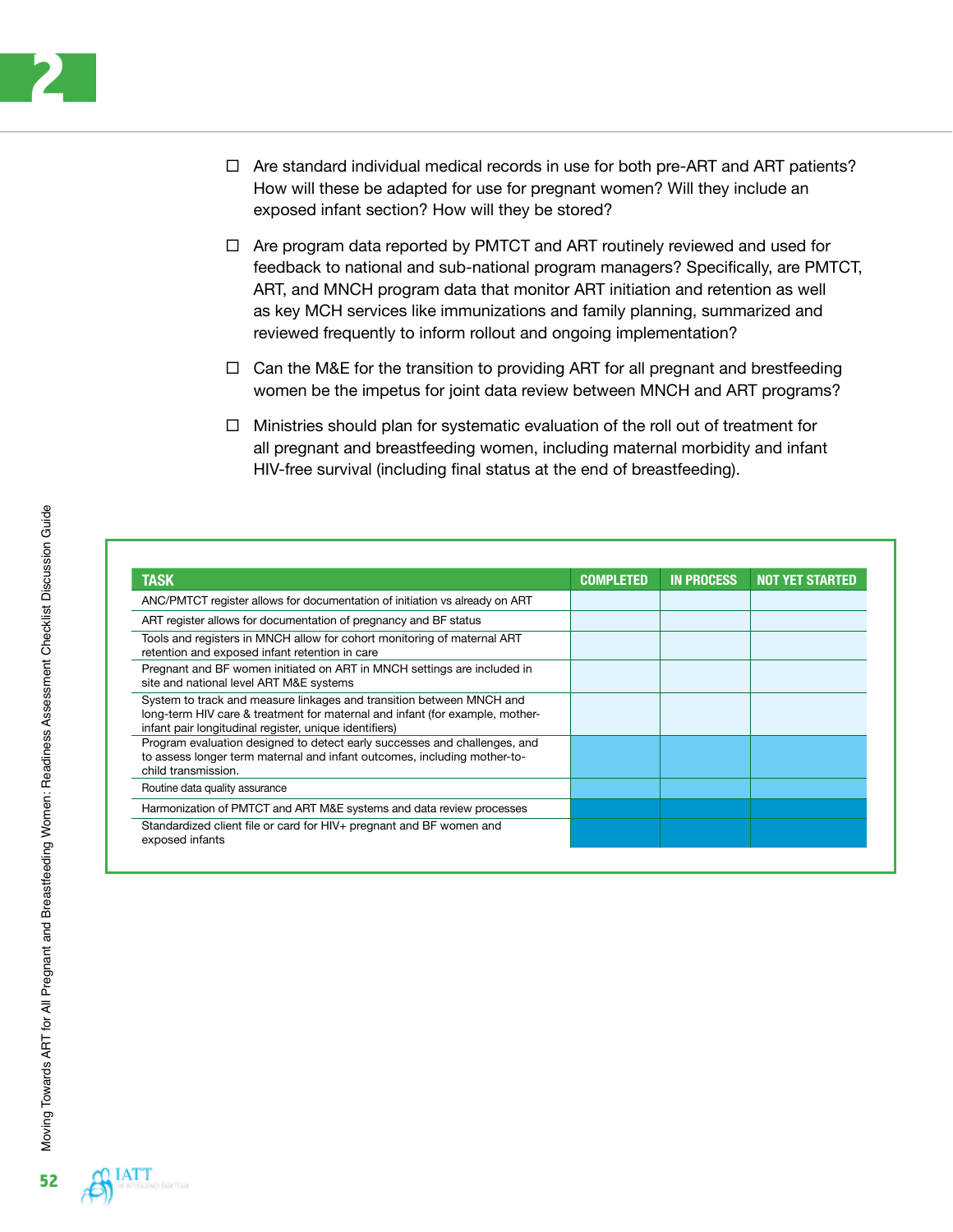

# **2.9 Site Supervision and Quality Management**

Implementation of the recommendation to offer treatment to all pregnant and breastfeeding women should be accompanied by routine and intensive site supervision that emphasizes rapid remediation of identified issues.

- $\Box$  What site supervision systems and strategies are currently in place to ensure quality service provision and data collection?
- $\Box$  What site supervision tool developments/modifications will be required to expand supportive supervision?
- $\Box$  What human and financial resources will be available or are needed (e.g., from partners, MOH, etc.) for implementing additional site supervision activities? Is there appropriate supervisory capacity in these groups?
- $\Box$  What quality improvement policies and procedures are in place at the national, district, and site level for HIV care and treatment services?
- $\Box$  Have the district health supervisors, implementing partners, and/or facility staff been trained in continuous quality improvement techniques so that they may institute resolutions for noted deficiencies?
- $\Box$  What type of clinical mentoring support is currently available for site staff? Are district and/or regional consultative services available (via telephone or patient referral)?
- $\Box$  What site-level reference materials and job aids will be necessary for sites that will be providing treatment for all pregnant and breastfeeding women, and, potentially, their partners and families?

| <b>TASK</b>                                                         | <b>COMPLETED</b> | <b>IN PROCESS</b> | NOT YET STARTED |
|---------------------------------------------------------------------|------------------|-------------------|-----------------|
| Routine site supervision and clinical mentoring for quality of care |                  |                   |                 |
| Continuous quality improvement process for the PMTCT program        |                  |                   |                 |

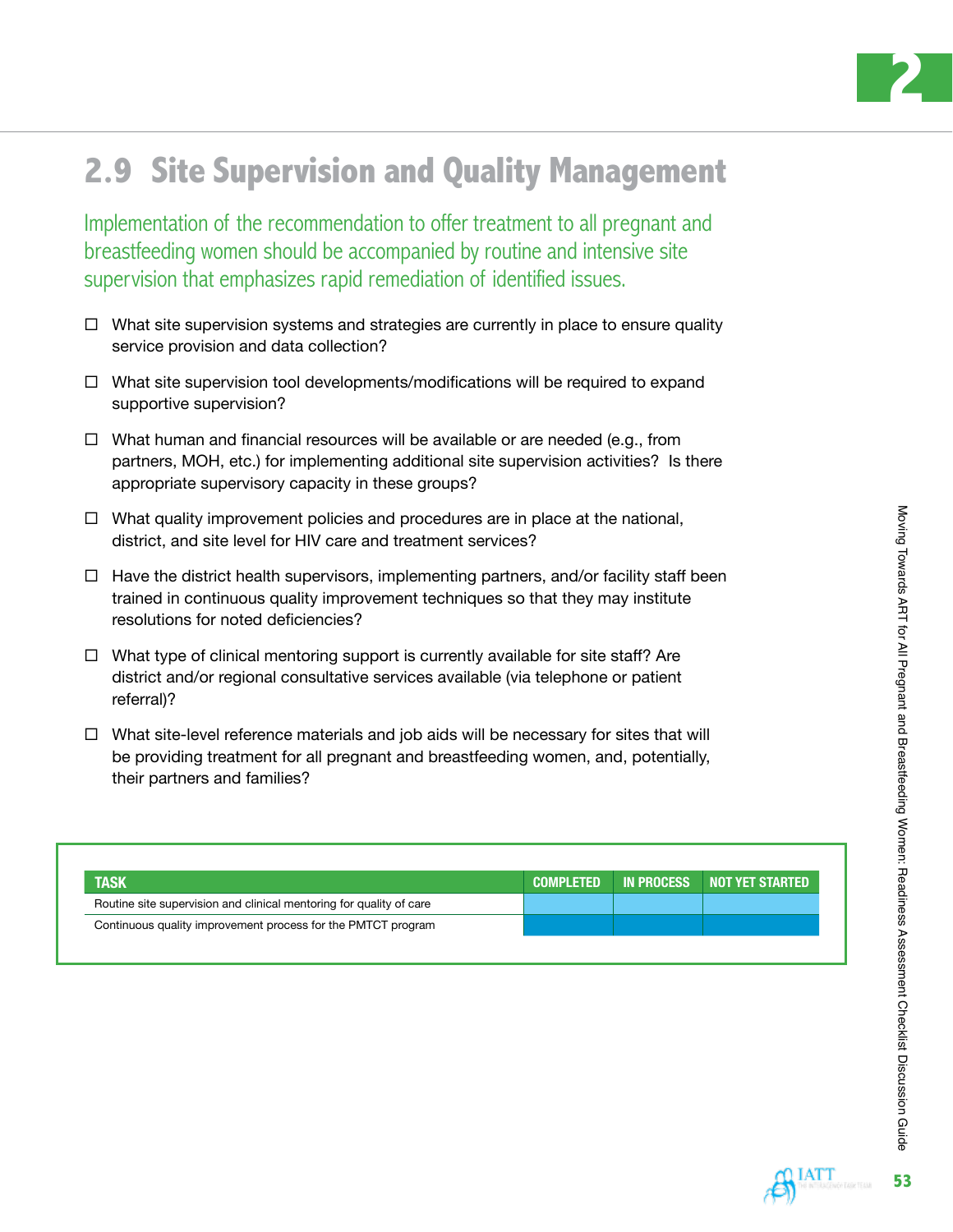

### **2.10 HIV Testing and Counseling (HTC) in PMTCT Settings**

A strong quality assurance process for rapid testing is critical to minimize the risk of incorrect HIV results.

- $\Box$  What external quality assurance (EQA) measures and programs are being instituted for HIV rapid testing in PMTCT settings (e.g. quality control checks, standardized documentation paralleling the testing algorithm, proficiency testing of health care workers)?
- $\Box$  Have appropriate resources been allocated at the national and regional level to scale-up and support EQA activities?
- $\Box$  Is the National Reference Laboratory prepared and able to provide oversight and coordinate supervisory visits?
- $\Box$  Have strategies for corrective actions been developed as part of the EQA program?

MNCH settings should offer and encourage couples HIV testing and counseling with support for mutual disclosure.

- $\Box$  What current programs are in place for couples counseling and partner testing?
- $\Box$  What new counseling messages will be needed in the context of providing all pregnant and breastfeeding women with treatment?
- $\Box$  Where/when will HIV-positive male partners be evaluated for ART eligibility and/or initiated on ART?
- $\Box$  Has there been consideration of offering treatment to all HIV-positive men with HIV-negative pregnant or breastfeeding partners in order to prevent horizontal transmission?
- $\Box$  How are couples defined with regard to social norms? Should alternative approaches to polygamous families and unofficial partners be considered or adopted?

| <b>TASK</b>                                                               | <b>COMPLETED</b> | <b>IN PROCESS</b> | NOT YET STARTED. |
|---------------------------------------------------------------------------|------------------|-------------------|------------------|
| Quality assurance measures for rapid HIV testing in all PMTCT sites       |                  |                   |                  |
| Policy decision on treatment of discordant couples                        |                  |                   |                  |
| Couples HTC and follow-up of discordant couples incorporated into PMTCT   |                  |                   |                  |
| Strategy to link or register male partners living with HIV in ART program |                  |                   |                  |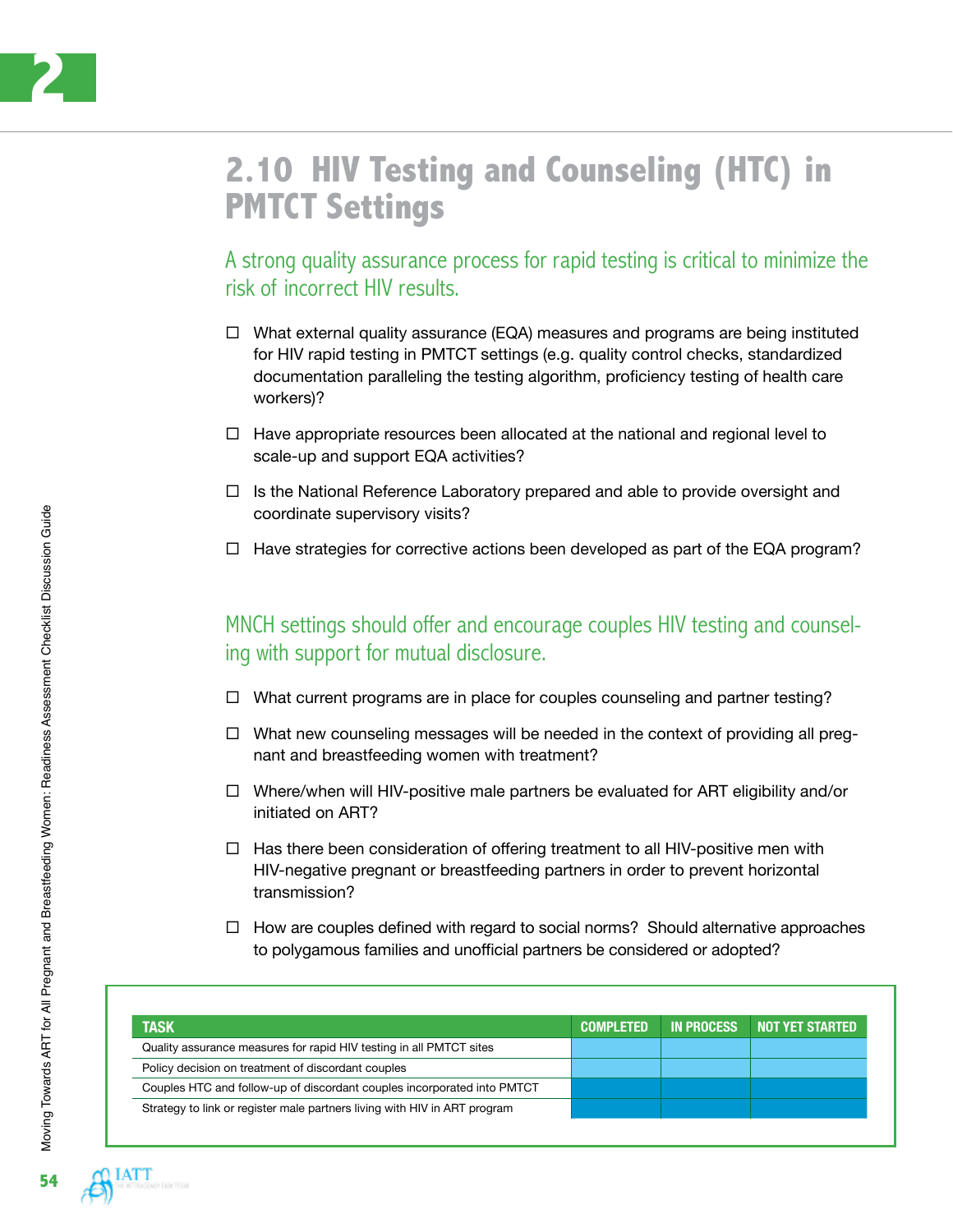

**55**

### **2.11 Counseling on ART Initiation and Adherence**

Expedited yet high-quality counseling for ART initiation and adherence is an essential element of implementing treatment for all pregnant and breastfeeding women.

- $\Box$  Who will provide pre- and ongoing ART adherence counseling for women in the ANC/MNCH setting?
- $\Box$  Given the need to expedite ART initiation, how will the adherence counseling sessions be structured differently from the standard adherence counseling provided in treatment centers?
	- How will disclosure be supported?
	- How will simple clear messaging on the benefits and need for ART initiation as a PMTCT intervention be emphasized?
	- How will an opt-out approach be ensured? When is the appropriate time to discuss opting out (at initiation vs near end of breastfeeding)?
	- What risks and/or side effects of ART will be highlighted?
- $\Box$  Will ART be initiated on the same day as diagnosis, or at a return visit? Consider an developing or adapting an algorithm to determine readiness.
- $\Box$  What services will be available for women initiating ART for life to support optimal adherence (i.e. community support groups, mentor mothers)?
- $\Box$  What alternatives will be available to women who do not wish to commit to ART for life (eg CD4 and stopping ART at end of breastfeeding if over threshold for treatment eligibility)?

| <b>TASK</b>                                                                                                      | <b>COMPLETED</b> | <b>IN PROCESS</b> | NOT YET STARTED |
|------------------------------------------------------------------------------------------------------------------|------------------|-------------------|-----------------|
| Specialized messaging and support services for pregnant and BF women<br>initiating ART                           |                  |                   |                 |
| Structures to expedite preparation for ART initiation                                                            |                  |                   |                 |
| Alternative protocols developed for women not in need ART for their own health<br>who decline treatment for life |                  |                   |                 |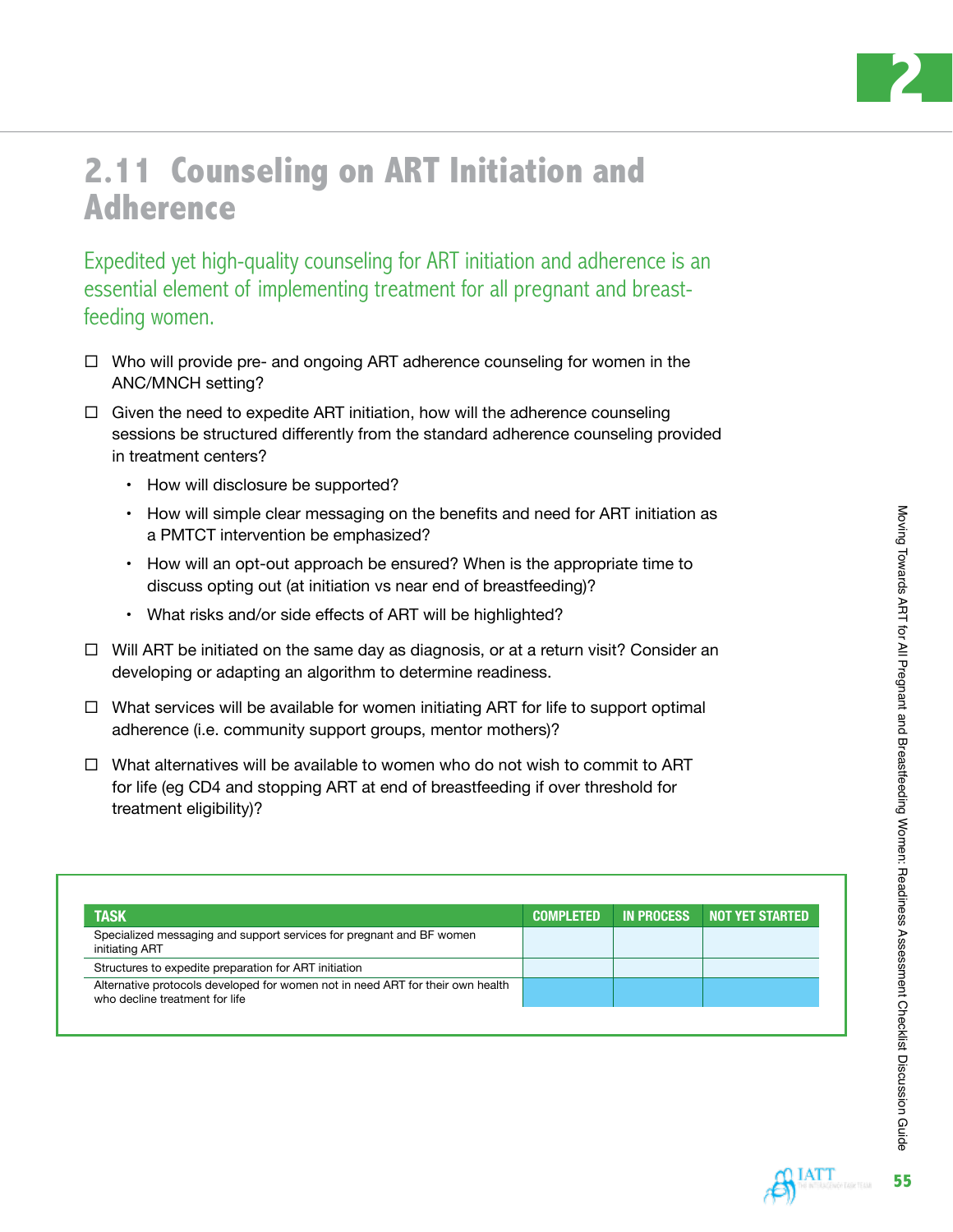

## **2.12 Laboratory and Clinical Monitoring**

There should be defined clinical algorithms for monitoring and investigating medication-related toxicities, with defined referral networks, if applicable.

- $\Box$  What potential medication-related toxicities and adverse events are associated with the preferred national ART regimen?
	- Does investigation or diagnosis of these toxicities require laboratory monitoring?
	- Has this monitoring been incorporated into the HCW training package?
- $\Box$  What is the current lab capacity for the necessary test(s) on site at ANC/MNCH sites? By referral?
	- Will an expansion of referral networks (or on-site capability) be required?
	- How will the efficacy of referrals be monitored? Do referred patients/specimens actually reach the referral sites?
- $\Box$  Is a current adverse event reporting system in place? What types of modifications or expansion may be required?
- $\Box$  What are the indications for patient referral to higher-level facilities?

Each program should have a clear algorithm for conducting baseline CD4 testing in newly diagnosed pregnant women, particularly in an Option B context.

- $\Box$  Is a baseline CD4 needed for ART regimen selection (e.g., if using NVP)?
	- If yes, what are the CD4 criteria and what regimens will be used for each?
- $\Box$  Will a baseline CD4 be collected at the first ANC visit but a universal regimen started?
	- If CD4 not collected at first visit, when is the proposed timing of CD4 collection?
- $\Box$  If a baseline CD4 is not part of the clinical algorithm, what is the proposed method for monitoring treatment success or failure (alternative immunologic criteria vs viral load)?
- $\Box$  What percent of current MCH sites have CD4 available on-site? Through referral?
- $\Box$  Will an expansion of CD4 access be required? If so, what is the role of POC technology vs. expansion of specimen transport networks?

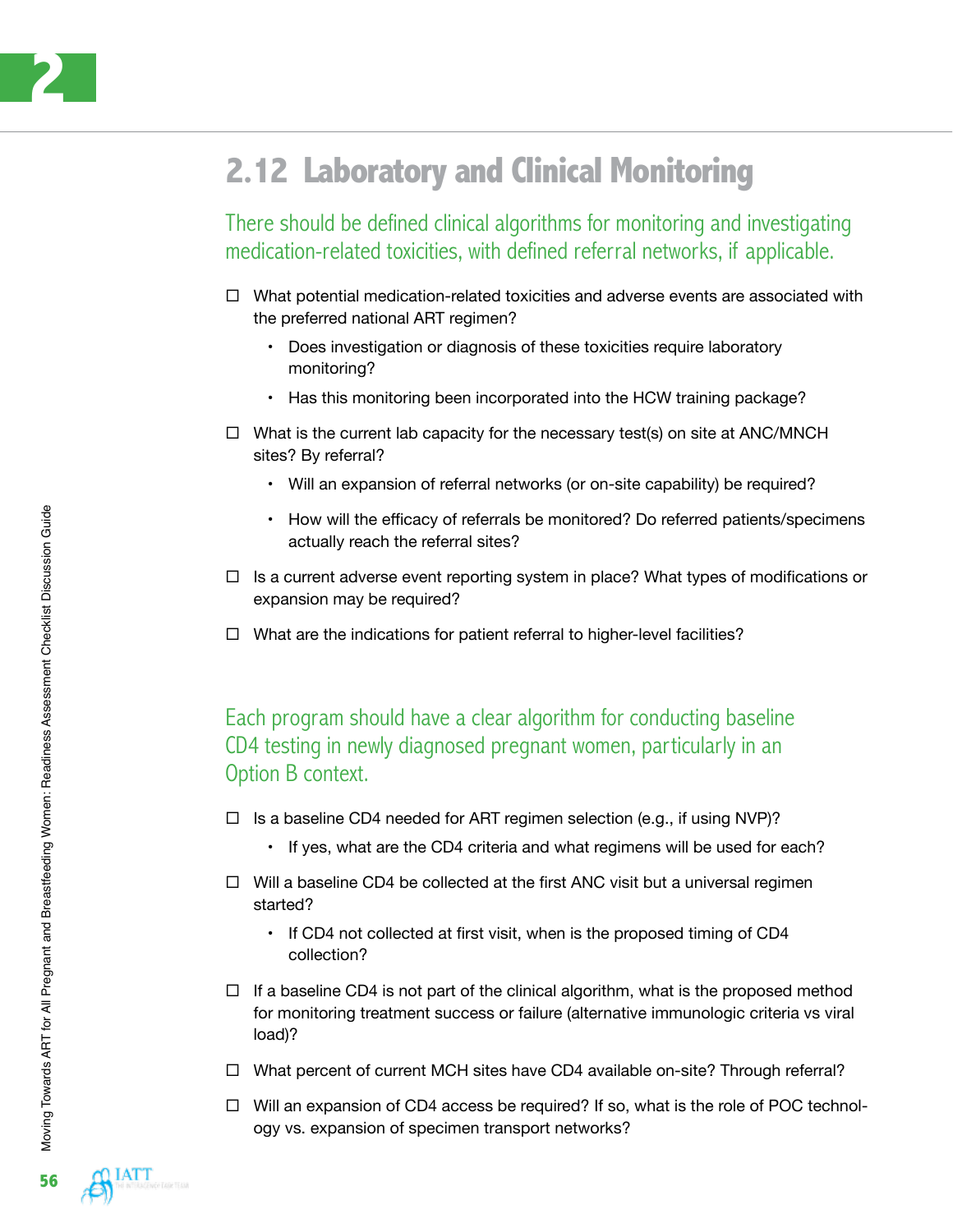

There should be standardized, evidence-based clinical algorithms for routine laboratory monitoring of pregnant women started on ART during ANC.

- $\Box$  Will any baseline labs be required prior to ART initiation (e.g., hemoglobin for AZT or creatinine for tenofovir)?
- □ Will any immunologic monitoring be performed pre- or post-partum?
- $\Box$  Will viral load monitoring be recommended at any point (e.g., at suspected treatment failure or at postpartum visit to ensure VL is undetectable during breastfeeding)?

| <b>TASK</b>                                                               | <b>COMPLETED</b> | IN PROCESS | NOT YET STARTED |
|---------------------------------------------------------------------------|------------------|------------|-----------------|
| Treatment monitoring capability for toxicity                              |                  |            |                 |
| Availability of baseline CD4 (point-of-care or reliable sample transport) |                  |            |                 |
| Algorithm for CD4 and/or viral load monitoring                            |                  |            |                 |

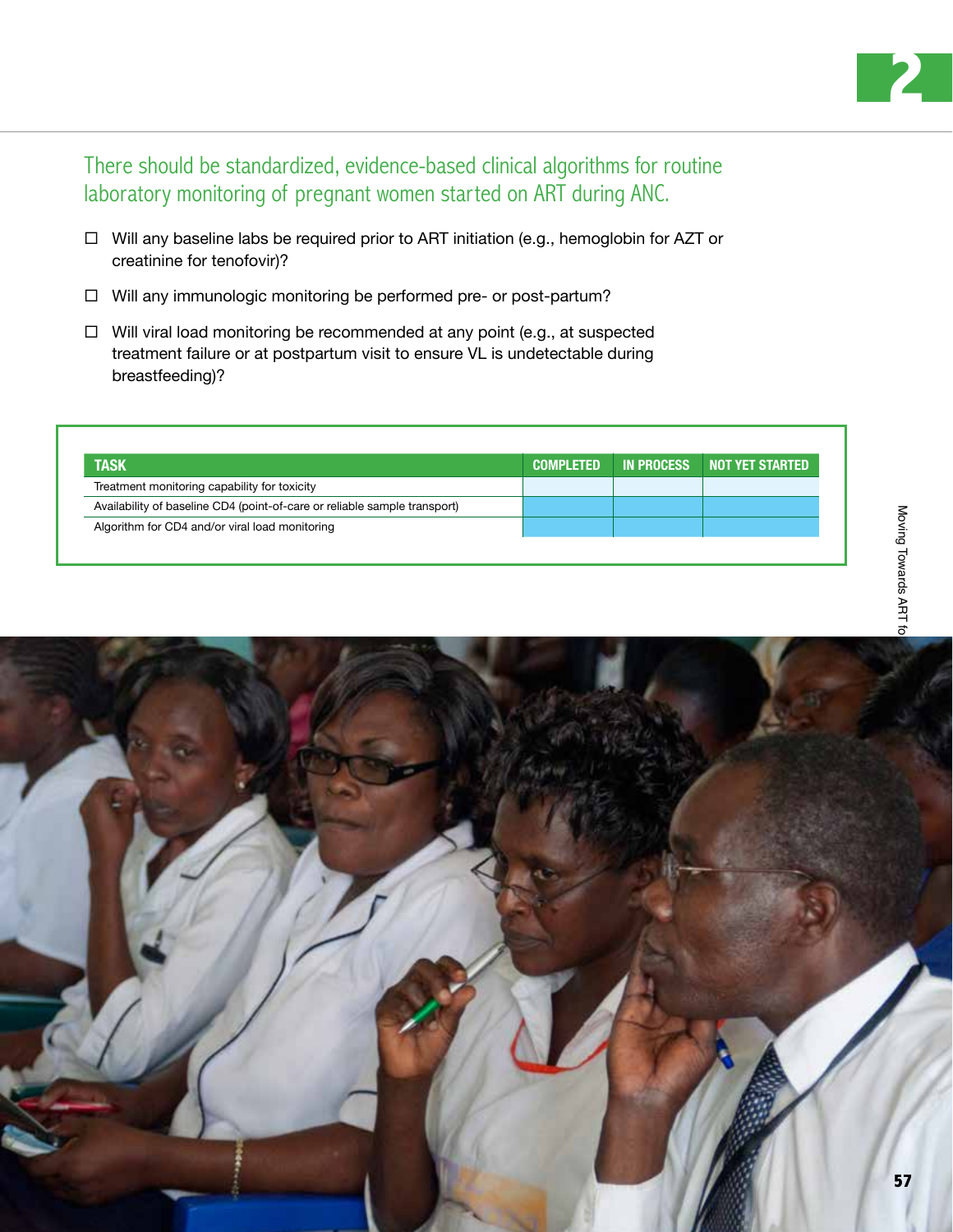

#### **2.13 HIV-Exposed Infant Diagnosis and Pediatric Treatment**

Early detection of HIV infection in HIV exposed infants coupled with early ART initiation should be prioritized given the documented survival benefits.

- $\Box$  What plans have been put in place to expand EID capacity (both in the lab and at the facilities) to handle the scale-up in PMTCT services?
- $\Box$  Have systems been developed to strengthen the "EID cascade"?
	- What strategies are planned to facilitate EID for HIV-exposed infants at 4-6 weeks of age?
	- What systems are developed to ensure that results for DNA PCR are returned to the clinic AND mother/caregiver within 4 weeks of specimen collection (i.e. SMS/test messaging)?
	- What systems are in place to promote and prioritize active case finding of HIV-infected infants? How can these systems be strengthened?
	- What strategies have been developed to strengthen the linkage between diagnosis and the initiation of treatment?
- $\Box$  Is there a cohort register to track HIV exposed infants or mother-infant pairs that includes EID testing, return of result to client, cotrimozazole prophylaxis and initiation of ART for infants found to be HIV-positive?
	- Is there a way to link HIV-exposed infants with their mothers?

| <b>TASK</b>                                                                                                                                              | <b>COMPLETED</b> | <b>IN PROCESS</b> | <b>NOT YET STARTED</b> |
|----------------------------------------------------------------------------------------------------------------------------------------------------------|------------------|-------------------|------------------------|
| EID capacity paralleling PMTCT program scale-up                                                                                                          |                  |                   |                        |
| Strengthening of "EID cascade" - early diagnosis, rapid results return, active<br>case finding of infants infected with HIV, and initiation of treatment |                  |                   |                        |
| Retention of HIV exposed infants through end of BF including assuring<br>final diagnosis                                                                 |                  |                   |                        |
| Expand access to pediatric treatment                                                                                                                     |                  |                   |                        |

### **2.14 Retention in Care and Treatment**

Proactive interventions to retain pregnant and breastfeeding women initiated on ART, particularly in contexts where lifelong treatment will be initiated, are critical for maternal health and prevention of vertical transmission.

□ What tracking systems have been established to minimize LTFU for women on ART in PMTCT settings?

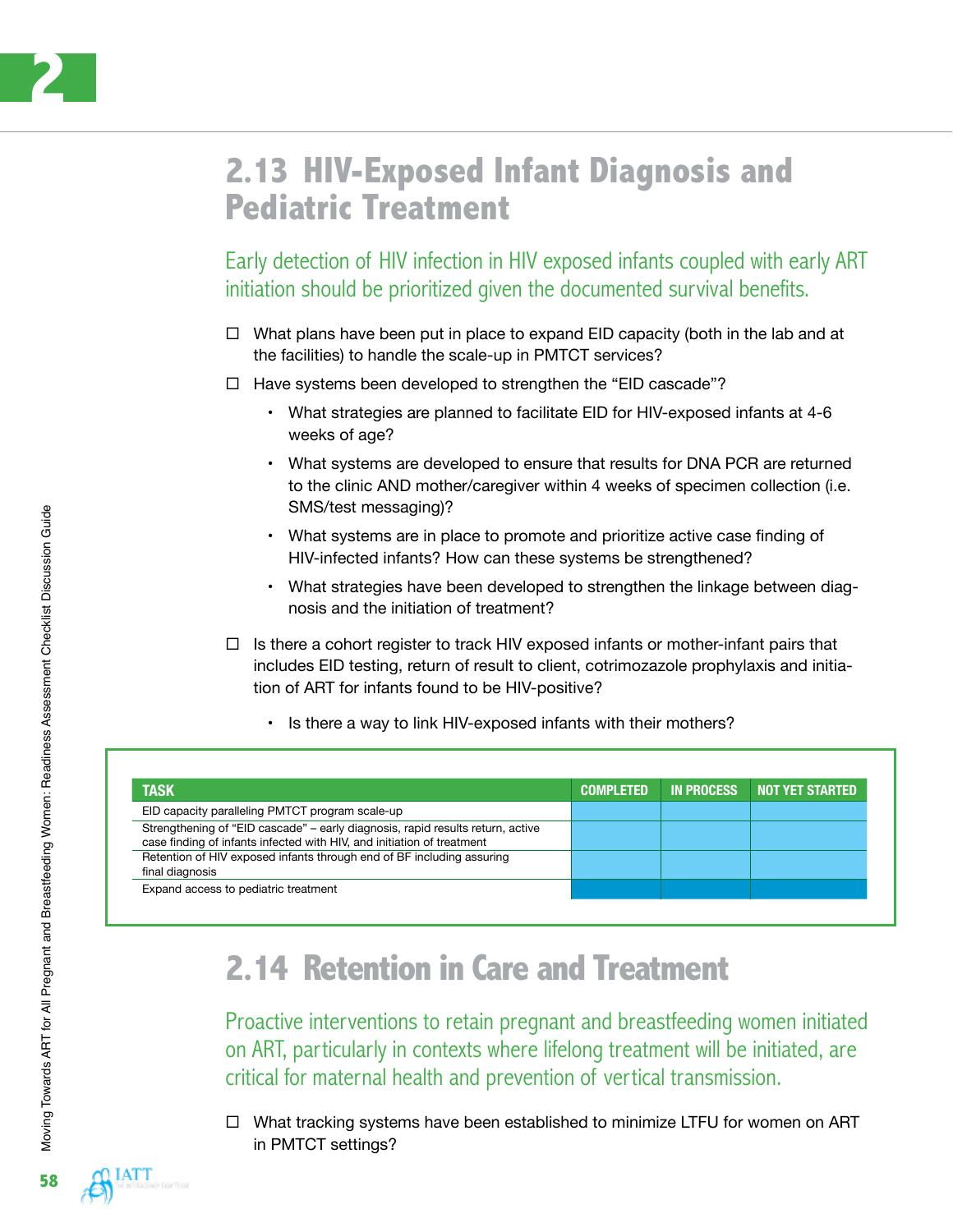- $\Box$  How well established are support services (i.e. support groups, mentor mothers, etc.) for pregnant and breastfeeding women? What systems are in place to facilitate linkage to these support services?
- $\Box$  What creative solutions can be considered for improving accessibility to refills and follow-up for women during pregnancy and afterward (e.g. dispense at ANC and only visit ART when need monitoring, community distribution of ARVs, mobile units to provide more decentralized services)?
	- For women who will need to be referred to other facilities for ART refills after pregnancy, what systems are in place or can be established to strengthen that linkage?

Service delivery models emphasizing the coordination of services for the mother-infant pair are needed to reduce LTFU and ensure optimal survival outcomes.

- $\Box$  Are HIV+ mothers and their exposed infants currently followed jointly as a pair?
	- Where do mothers receive ongoing HIV care and/or treatment services?
	- Where do infants receive EID, NVP, and cotrimoxazole prophylaxis?
	- Where are MNCH services such as family planning, infant feeding counseling, and immunizations provided?
- $\Box$  Are these services or appointments coordinated or linked?
- $\Box$  What are the options for coordinating mother-infant follow-up services?
- $\Box$  Are HIV-exposed infants systematically identified in Under-5 or child welfare clinic?
- $\Box$  What systems are in place to track LTFU and/or support retention of mother-infant pairs (cell phone text messages, community workers sent to home, etc)?

| <b>TASK</b>                                                                                                          | <b>COMPLETED</b> | <b>IN PROCESS</b> | <b>NOT YET STARTED</b> |
|----------------------------------------------------------------------------------------------------------------------|------------------|-------------------|------------------------|
| System to ensure that ALL pregnant and BF women living with HIV are enrolled<br>in ongoing HIV care and/or treatment |                  |                   |                        |
| Models of service delivery that consider harmonized mother-infant pair follow-up                                     |                  |                   |                        |
| Facility and community-based services to support adherence and trace defaulters                                      |                  |                   |                        |
| Innovative solutions to improving accessibility of ART                                                               |                  |                   |                        |

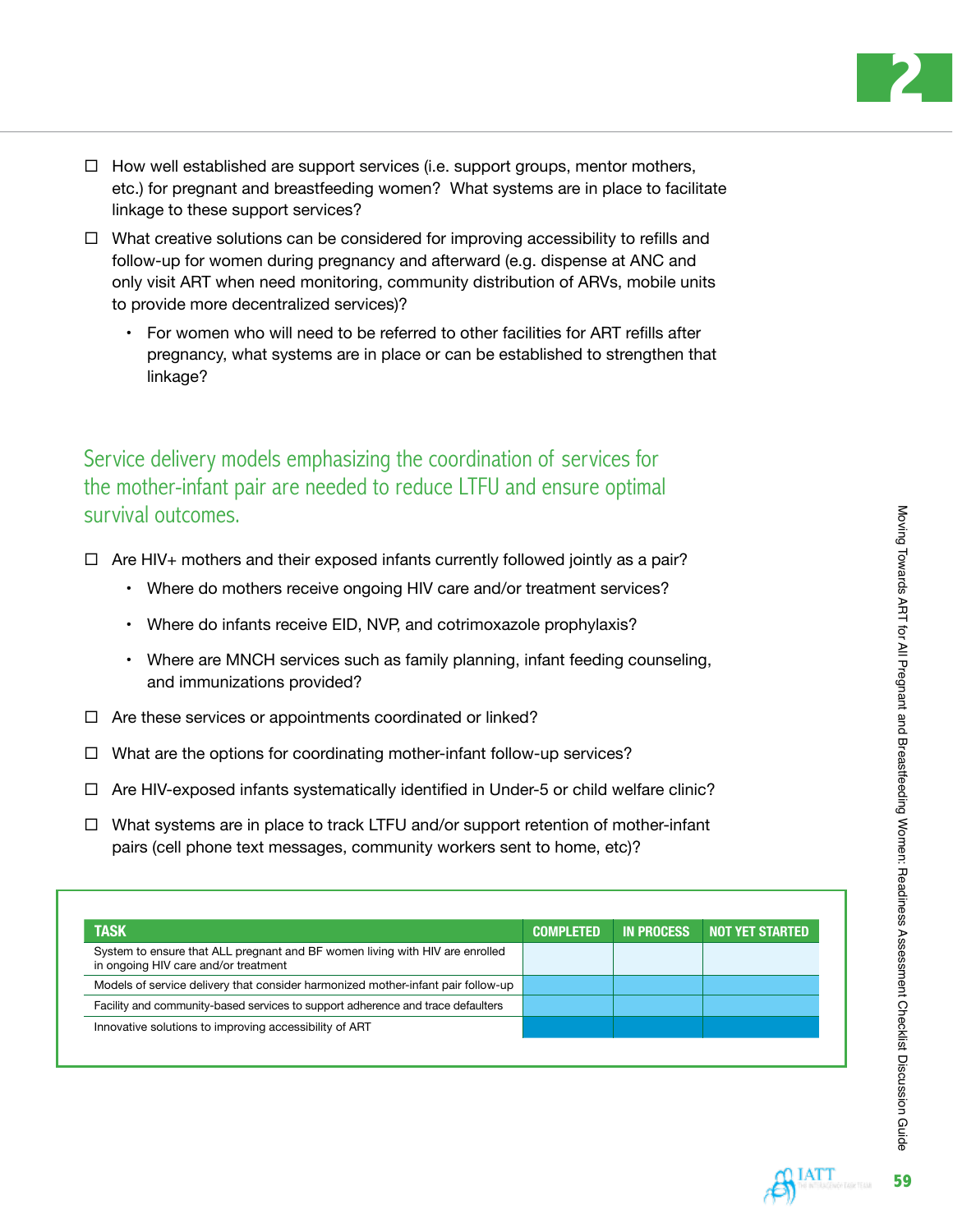

## **2.15 Family Planning**

Voluntary family planning services and choices should be offered as a component of comprehensive PMTCT and HIV care and treatment service delivery.

- $\Box$  What is the proportion of women who have an unmet need for family planning?
- $\Box$  Has an assessment of current fertility rate, birth spacing, family planning services, contraceptive availability, and unmet need for contraception been conducted?
- $\Box$  How can contraceptive access and uptake for postpartum women be incorporated into PMTCT and/or ART services?
- $\Box$  What counseling and services are available for HIV-positive families who desire additional children?
- $\Box$  Are there any synergies that can be capitalized on for supply chain management of family planning commodities and ART in MNCH settings?

| <b>TASK</b>                                                                             | <b>COMPLETED</b> | <b>IN PROCESS</b> | NOT YET STARTED |
|-----------------------------------------------------------------------------------------|------------------|-------------------|-----------------|
| Assessment of family planning service availability and commodities                      |                  |                   |                 |
| Access to and uptake of voluntary family planning services in settings<br>providing ART |                  |                   |                 |

#### **2.16 Community Involvement**

It is critical that women living with HIV and the communities they live in are fully engaged throughout the planning, implementation, and monitoring of the adoption of the PMTCT component WHO 2013 Guidelines in order to support the supply and quality of PMTCT services, to increase uptake of PMTCT services, and to create an enabling environment that allows women living with HIV to be partners in their own health care.

- $\Box$  Are community members (faith or community based organizations, community support groups, networks of women living with HIV, civil society organizations) involved in the planning, implementation, and monitoring of the transition to providing treatment to all pregnant and BF women?
- $\Box$  Have discussions been held with women living with HIV to discuss how providing treatment to all pregnant and breastfeeding women will affect the care they receive and to understand their concerns and level of acceptance of the new policy?
- $\Box$  Has a mechanism been developed for community/civil society organizations to provide feedback to government and health care officials on the quality of services delivered to women and their families once the PMTCT component of the WHO 2013 Consolidated ARV Guidelines is implemented?